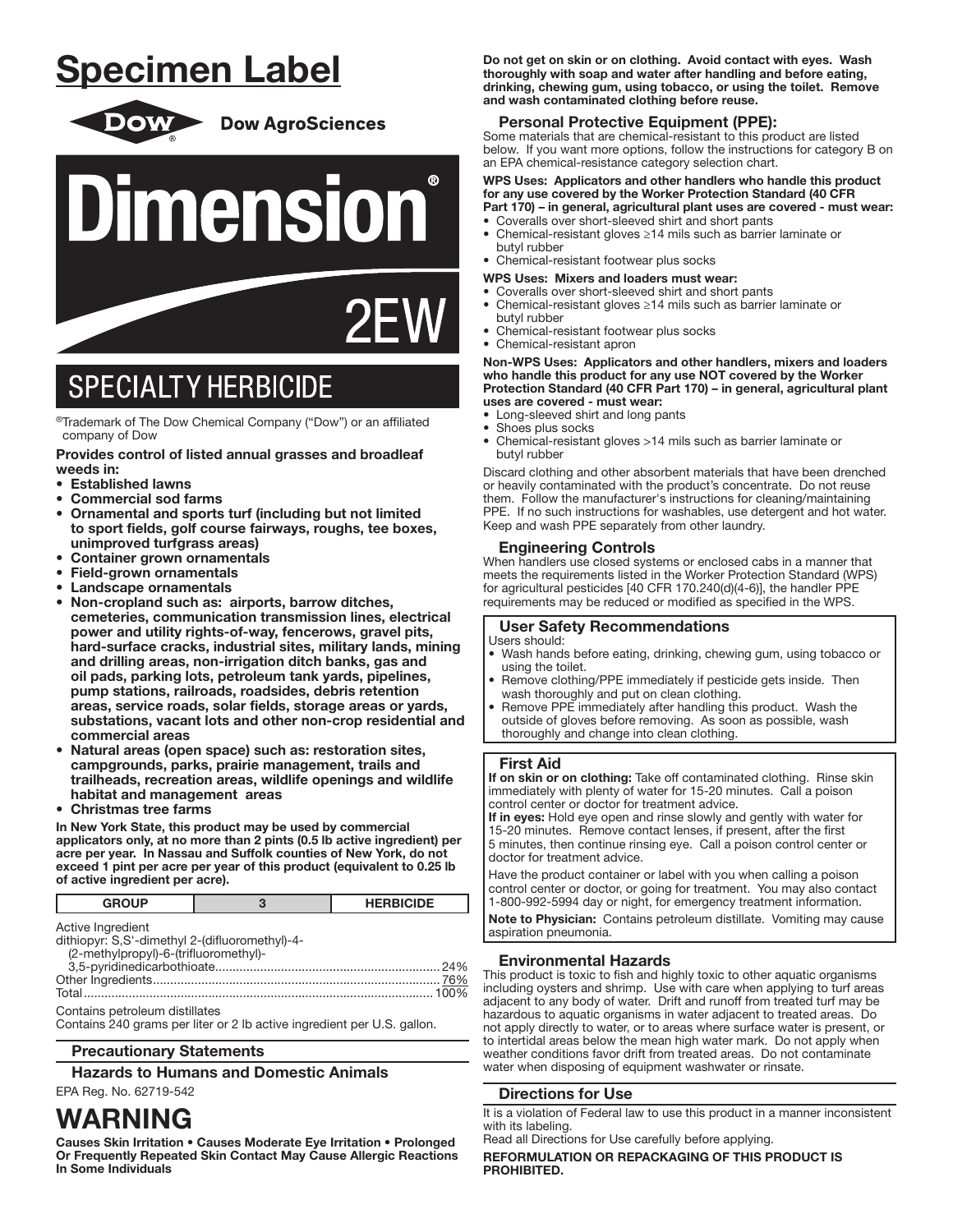Do not apply this product in a way that will contact workers or other persons, either directly or through drift. Only protected handlers may be in the area during application. For any requirements specific to your state or tribe, consult the agency responsible for pesticide regulation.

## Agricultural Use Requirements

Use this product only in accordance with its labeling and with the Worker Protection Standard, 40 CFR Part 170. This standard contains requirements for the protection of agricultural workers on farms, forests, nurseries, and greenhouses, and handlers of agricultural pesticides. It contains requirements for training, decontamination, notification, and emergency assistance. It also contains specific instructions and exceptions pertaining to the statements on the label about personal protective equipment, restricted-entry interval, and notification to workers (as applicable). The requirements in this box only apply to uses of this product that are covered by the Worker Protection Standard.

Do not enter or allow worker entry into treated areas during the restricted entry interval (REI) of 12 hours.

For early entry into treated areas that is permitted under the Worker Protection Standard and that involves contact with anything that has been treated, such as plants, soil, or water, wear:

- Coveralls over short-sleeved shirt and short pants
- Chemical-resistant gloves ≥14 mils such as barrier laminate or butyl rubber
- Chemical-resistant footwear plus socks

### Non-Agricultural Use Requirements

The requirements in this box apply to uses of this product that are NOT within the scope of the Worker Protection Standard for agricultural pesticides (40 CFR Part 170). The WPS applies when this product is used to produce agricultural plants on farms, forests, nurseries or greenhouses.

• Keep unprotected persons out of treated area until sprays have dried.

## Storage and Disposal

Do not contaminate water, food, or feed by storage and disposal. Pesticide Storage: Store this product only in its original container in a dry, cool, secured storage area. Store this product above 32°F to avoid crystallization. If crystals form or product freezes, move product to area with ambient temperature above 32°F and shake well until crystals have dissolved.

Pesticide Disposal: Wastes resulting from the use of this product must be disposed of on site or at an approved waste disposal facility.

#### Nonrefillable containers 5 gallons or less:

Container Handling: Nonrefillable container. Do not reuse or refill this container. Offer for recycling if available, or puncture and dispose of in a sanitary landfill, or by incineration, or by other procedures allowed by state and local authorities.

Triple rinse or pressure rinse container (or equivalent) promptly after emptying. Triple rinse as follows: Empty the remaining contents into application equipment or a mix tank and drain for 10 seconds after the flow begins to drip. Fill the container 1/4 full with water and recap. Shake for 10 seconds. Pour rinsate into application equipment or a mix tank or store rinsate for later use or disposal. Drain for 10 seconds after the flow begins to drip. Repeat this procedure two more times. Pressure rinse as follows: Empty the remaining contents into application equipment or a mix tank and continue to drain for 10 seconds after the flow begins to drip. Hold container upside down over application equipment or mix tank and continue to drain for 10 seconds after the flow begins to drip. Hold container upside down over application equipment or mix tank or collect rinsate for later use or disposal. Insert pressure rinsing nozzle in the side of the container, and rinse at about 40 psi for at least 30 seconds. Drain for 10 seconds after the flow begins to drip.

#### Refillable containers larger than 5 gallons:

Container Handling: Refillable container. Refill this container with pesticide only. Do not reuse this container for any other purpose. Cleaning the container before final disposal is the responsibility of the person disposing of the container. Cleaning before refilling is the responsibility of the refiller. To clean the container before final disposal, empty the remaining contents from this container into application equipment or a mix tank. Fill the container about 10% full with water. Agitate vigorously or recirculate water with the pump for two minutes. Pour or pump rinsate into application equipment or rinsate collection system. Repeat this rinsing procedure two more times.

#### Nonrefillable containers larger than 5 gallons:

Container Handling: Nonrefillable container. Do not reuse or refill this container. Offer for recycling if available or puncture and dispose of in a sanitary landfill, or by incineration, or by other procedures allowed by state and local authorities.

## Storage and Disposal (Cont.)

Triple rinse or pressure rinse container (or equivalent) promptly after emptying. Triple rinse as follows: Empty the remaining contents into application equipment or a mix tank. Fill the container 1/4 full with water. Replace and tighten closures. Tip container on its side and roll it back and forth, ensuring at least one complete revolution, for 30 seconds. Stand the container on its end and tip it back and forth several times. Turn the container over onto its other end and tip it back and forth several times. Empty the rinsate into application equipment or a mix tank or store rinsate for later use or disposal. Repeat this procedure two more times. Pressure rinse as follows: Empty the remaining contents into application equipment or a mix tank and continue to drain for 10 seconds after the flow begins to drip. Hold container upside down over application equipment or mix tank or collect rinsate for later use or disposal. Insert pressure rinsing nozzle in the side of the container, and rinse at about 40 psi for at least 30 seconds. Drain for 10 seconds after the flow begins to drip.

## Product Information

Dimension® 2EW specialty herbicide provides control of crabgrass and other annual grasses and broadleaf weeds in established lawns, commercial sod farms, ornamental and sports turf (including but not limited to sport fields, golf course fairways, roughs, tee boxes, unimproved turfgrass areas), container-grown ornamentals, field-grown ornamentals, landscape ornamentals, non-cropland (see list above), natural areas and Christmas trees.

This product will not control established weeds, except for crabgrass in early stages of growth. For optimum control, applications of this product should be made preemergence (prior to germination of target weeds).

This product is most effective when activated by 1/2 inch or more of rainfall or irrigation. To optimize control, ensure that activation has occurred prior to germination of most grass and broadleaf weeds.

Chemigation: Do not apply this product through any type of irrigation system.

#### Mixing Directions

## Dimension 2EW Alone with Water as the Carrier

Fill a previously cleaned spray tank with water to about three-fourths of the desired volume. Add the recommended amount of Dimension 2EW to the tank. Complete the filling process while maintaining agitation. Remove the hose from the mixing tank immediately after filling to avoid siphoning back into the water source.

## Dimension 2EW Alone with Liquid Fertilizer as the Carrier

Determine the compatibility of Dimension 2EW with the desired liquid fertilizer by mixing small proportional quantities in advance. See the Physical Compatibility Test section of this label. Then follow the mixing procedure listed below for tank mixtures.

#### Tank Mixtures

Dimension 2EW may be applied in tank mix combination with labeled rates of liquid fertilizers or other herbicides, such as but not limited to Gallery, Defendor and Accord XRT II, provided (1) the tank mix product is labeled for the timing and method of application for the use site to be treated; and (2) tank mixing is not prohibited by the label of the tank mix product. Read carefully and follow all applicable use directions, precautions, and limitations on the respective product labels. When tank mixing, use the most restrictive label limitations for each of the products being used in the tank mix.

When tank mixing Dimension 2EW with other materials, a compatibility test (jar test) using relative proportions of the tank mix ingredients should be conducted prior to mixing ingredients in the spray tank. See the Physical Compatibility Test Mixing Instructions section of this label.

Mixing Order for Tank Mixes: Place a 20 to 35 mesh screen or wetting basket over the filling port. Fill the spray tank 1/2 full with the appropriate carrier. Start agitation. Slowly add different formulation types in the order indicated below, allowing time for complete dispersion and mixing after addition of each product.

- Compatibility agent (if needed)
- 2. Wettable powder or water dispersible granules (if used)
- 3. Suspension concentrates
- 4. Dimension 2EW and liquid (emulsifiable concentrate or liquid concentrate) pesticide (if used)
- 5. Water soluble liquid products
- 6. Surfactants, marker dyes or drift control additives

Maintain an air buffer between the hose and the solution in the tank to avoid siphoning back into the carrier source. Maintain continuous agitation during mixing and throughout application. If spraying and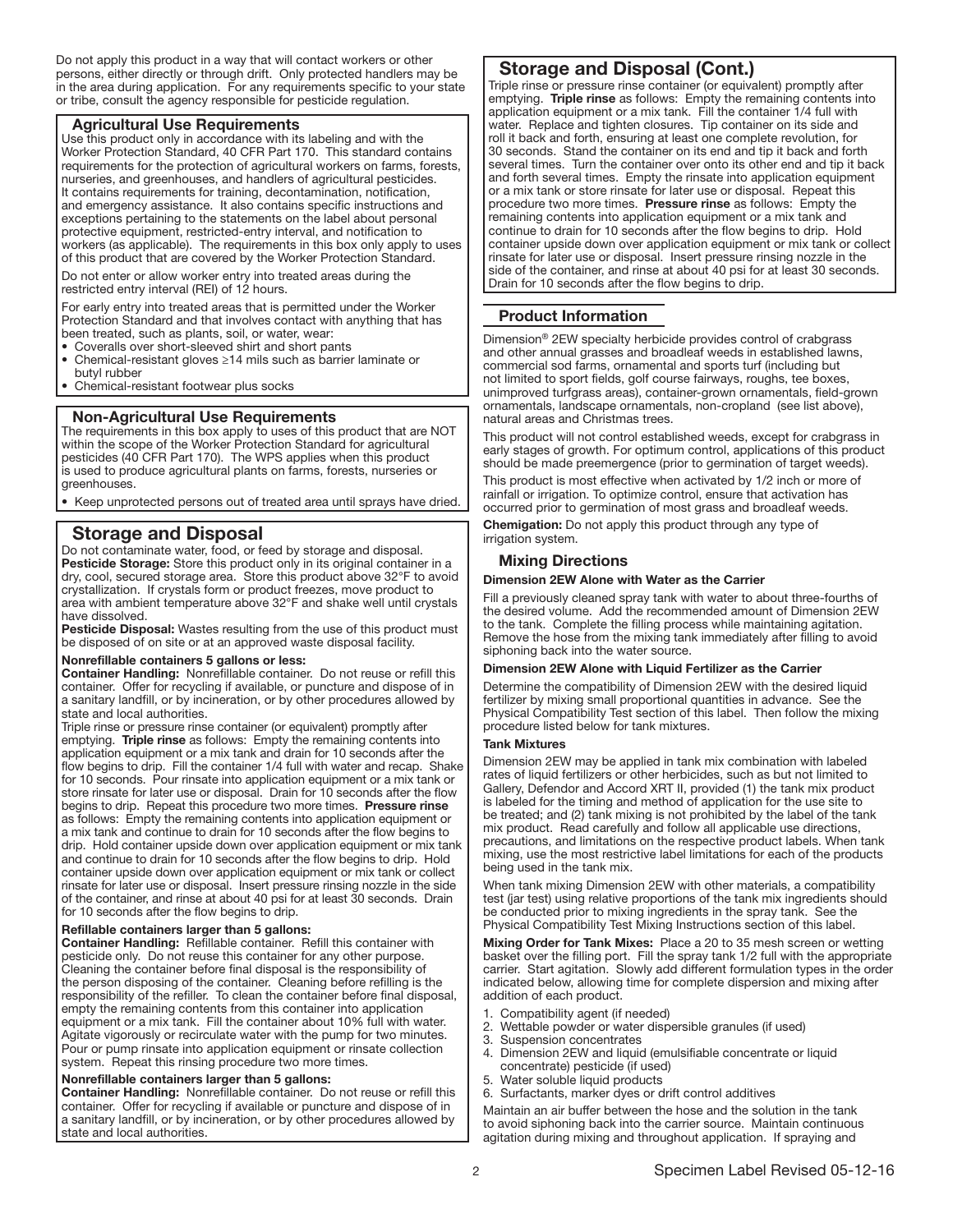agitation must be stopped before the spray tank is empty, the materials may settle to the bottom. Settled materials must be resuspended before spraying is resumed.

Premixing: Dry and flowable formulations should be premixed with water in a slurry and added to the spray tank through a 20 to 35 mesh screen. This procedure assures good initial dispersion of these formulation types.

## Physical Compatibility Test

Before mixing this product with liquid fertilizers and/or other pesticides, test compatibility by mixing all the components in a small jar in proportionate quantities:

#### Compatibility Test Mixing Instructions

|                                        | lf                   | Amount of Pesticide added to Spray Carrier<br>(assuming volume is 25 gpa) Add: |
|----------------------------------------|----------------------|--------------------------------------------------------------------------------|
| <b>Pesticide</b><br><b>Formulation</b> | Rate per<br>Acre is: | Level Teaspoons per Pint Jar<br>of Carrier Solution                            |
|                                        | 1 lb                 | 11/2                                                                           |
| Liauid                                 | 1 at                 |                                                                                |

Ī This compatibility test is designed for 25 gallons of spray solution per acre (gpa). The table above gives general guidelines for use rate ratios of pesticides to be tank mixed with this product. Determine the amount of pesticide to tank mix by referring to the pesticide label(s). Then, calculate the amount of pesticide to add to the jar based on use rate ratios in table. For a use rate of 1 lb per acre of dry pesticide, add 1 1/2 teaspoons to the jar. For a use rate of 1 quart per acre of liquid pesticide, add 1 teaspoon to the jar. Dimension 2EW should be added based on use rate ratios for liquid pesticides (for a use rate of 1 quart per acre, add 1 teaspoon to the jar). For changes in spray volume or herbicide rate, make appropriate changes in the ingredients for the test. Shake well after mixing.

If pesticide mix does not form crystals, flakes, sludge, gels, oily films or layers, then the components are compatible. Incompatibility in any of the above-described forms will usually occur within 5 minutes after mixing. If components are incompatible, a compatibility agent should be used. Repeat the above compatibility test with a suitable compatibility agent (1/2 teaspoon per pint jar is equivalent to 2 pints per 100 gallons of spray solution). Do not use mixtures that show incompatible signs such as formation of crystals, flakes, sludge, gels, oil films or layers.

### Grass and Broadleaf Weeds Controlled by Dimension 2EW

Used as directed, Dimension 2EW controls annual grass and broadleaf weeds listed in the table below if applied preemergence. This product will not control emerged broadleaf weeds or grasses (except for crabgrass in early stages of growth).

Grasses<br>barley barley *Hordeum* spp.<br>
barnyardgrass *Echinochloa cl* bluegrass, annual<br>*brome* brome *Bromus* spp. crabgrass, large *Digitaria sanguinalis* crabgrass, smooth *Digitaria ischaemum* crabgrass, southern *Digitaria ciliaris* dallisgrass (seedling) foxtail, giant<br>foxtail, green<br>foxtail, yellow foxtail, yellow *Setaria pumilia* goosegrass *Eleusine indica* Mary's grass (Japanese stiltgrass) ryegrass (annual & perennial)<br>sandbur smutgrass southwestern cupgrass

#### Broadleaf Weeds

bittercress *Cardamine* spp. carpetweed *Mollugo verticillata* chickweed **Stellaria** spp.<br>
dandelion, common **Stellaria** spp.<br> **Stellaria** spp. dandelion, common<br>geranium, Carolina henbit *Lamium* spp. lespedeza, common<br>marestail marestail *Conyza canadensis*

#### Common Name Scientific Name

Echinochloa crus-galli<br>Poa annua crowfootgrass *Dactyloctenium aegyptium* Setaria faberi<br>Setaria verdi Pennisetum clandestinum *Microstegium vimineum (Trin.) A.Camus var. imberbe* Avena fatua<br>*Lolium* spp. Cenchrus spp. *Sporobolus indicus Eriochloa gracilis*

geranium, Carolina *Geranium carolinianum* Polygonum aviculare<br>Lespedeza striata **Medicago lupulina** 

#### Broadleaf Weeds (Cont.)

mulberry weed *Fatoua villosa* mustard *Brassica* spp. oxalis, buttercup *Oxalis pes-caprae*<br>
parsley-piert *Alchemilla arvensis*<br>
pigweed, redroot *Amaranthus retrof* purslane, common<br>rocket, London rocket, London *Sisymbrium irio* sowthistle *Sonchus oleraceus* spurge, garden<br>spurge, prostrate spurge, spotted *Euphorbia maculata* woodsorrel, creeping *Oxalis cornic*<br>woodsorrel vellow *Oxalis stricta* woodsorrel, yellow

parsley-piert *Alchemilla arvensis* pigweed, redroot *Amaranthus retroflexus* pineappleweed *Matricaria matricarioides* shepherdspurse *Capsella bursa-pastoris* Veronica arvensis<br>Euphorbia hirta spurge, prostrate *Euphorbia humistrata* Ep<sup>i</sup>lobium spp.<br>Oxalis corniculata

Uses

## Weed Resistance Management

Dithiopyr, the active ingredient in this product, is a Group 3 herbicide based on the mode of action classification system of the Weed Science Society of America. Any weed population may contain or develop plants resistant to Group 3 herbicides. Resistant weeds may dominate the weed population if these herbicides are used repeatedly in the same field. Such resistant weed plants may not be effectively managed using Group 3 herbicides but may be effectively managed utilizing other herbicides alone or in mixtures from a different herbicide Groups that are labeled for control of these weeds and/or by using cultural or mechanical practices. However, a herbicide mode of action classification by itself may not adequately address specific weeds that are resistant to specific herbicides. Consult your local company representative, state cooperative extension service, professional consultants or other qualified authorities to determine appropriate actions for treating specific resistant weeds.

#### Best Management Practices

Proactively implementing diversified weed control strategies to minimize selection for weed populations resistant to one or more herbicides is recommended. A diversified weed management program may include the use of multiple herbicides with different modes of action and overlapping weed spectrum with or without tillage operations and/or other cultural practices. Research has demonstrated that using the labeled rate and directions for use is important to delay the selection for resistant weeds. Scouting after a herbicide application is important because it can facilitate the early identification of weed shifts and/or weed resistance and thus provide direction on future weed management practices. One of the best ways to contain resistant weed populations is to implement measures to avoid allowing weeds to reproduce by seed or to proliferate vegetatively. Cleaning equipment between sites and avoiding movement of plant material between sites will greatly aid in reducing the spread of resistant weed seed.

#### **Turfgrass**

Use Dimension 2EW on seeded, sodded, or sprigged lawns, ornamental turfgrass and unimproved turfgrass that are well established. Newly established turf must have developed a good root system and a uniform stand, and have received at least two mowings following seeding or sprigging before making the first application of this product. Note precautions below for sodding. Use of this product on turf that is not well-established, or has been weakened by weather, pest, disease, chemical, mechanical or other related stress, may result in turf injury.

## Use Precautions:

- Dimension 2EW will prevent the germination of annual bluegrass. Dimension 2EW will not affect established annual bluegrass. If maintenance of annual bluegrass is desired, using this product during the time of annual bluegrass germination is not recommended. In the states of AZ, CA, NV, OR, WA, NM, ID, MT and UT, Dimension 2EW may contribute to the thinning or stand reduction in established stands of annual bluegrass.
- To avoid turfgrass injury, do not apply to newly set sod until the sod has rooted and exposed edges have filled in.
- For best results, cultural practices that disturb the soil, such as verticutting and core-, spike-, or hydro-aerification, should be done before applying this product.

## Use Restrictions:

- Do not apply this product to golf course putting greens.
- Do not harvest sod until 3 months or longer after application.
- Do not apply this product until the turfgrass has recovered from cultural practices such as verticutting or core-, spike-, or hydro-aerification.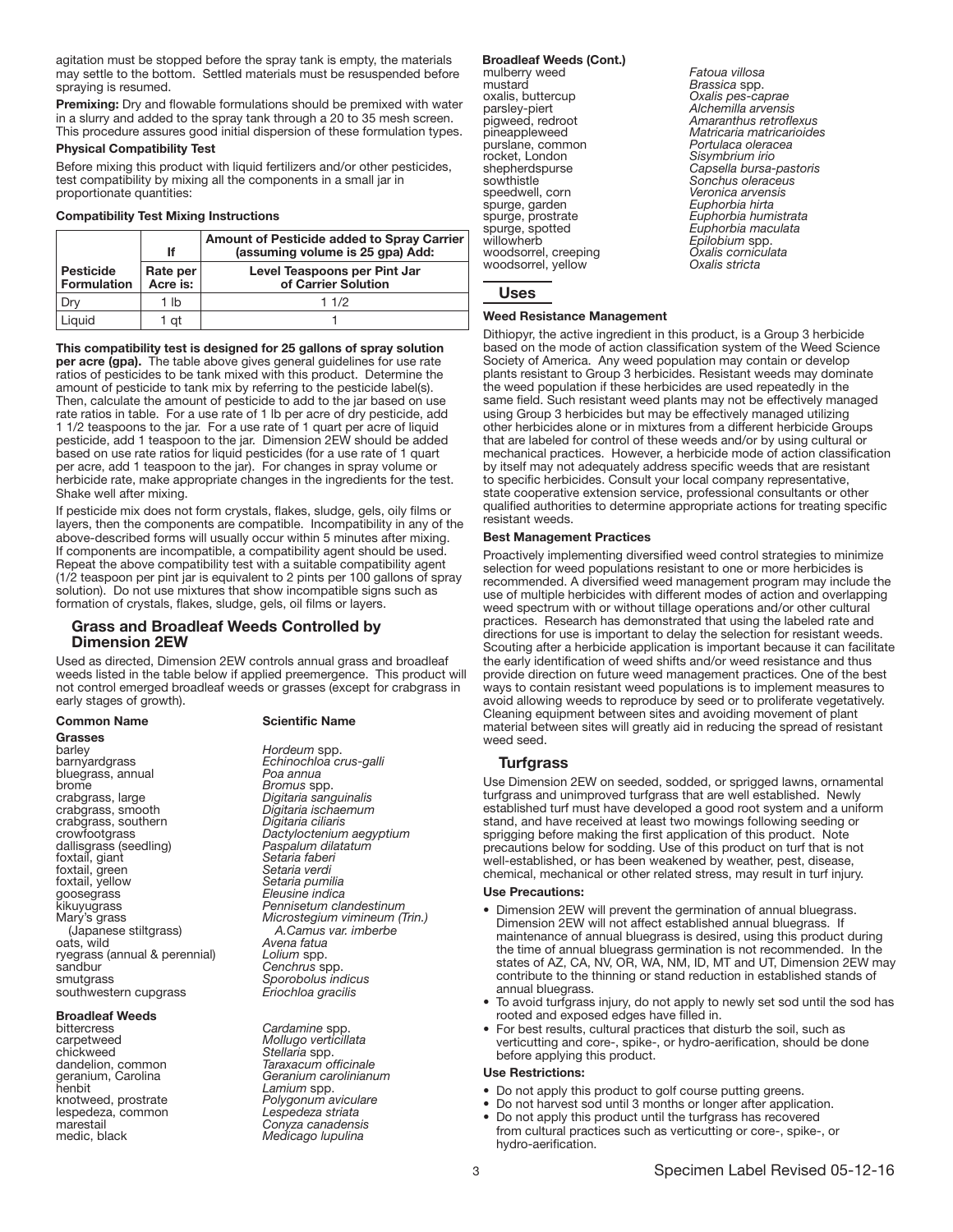- Do not use clippings from treated turf for mulching around vegetables or fruit trees.
- Do not apply this product through any type of irrigation system.
- Do not apply more than 2 pints of Dimension 2EW per acre (0.73 fl oz per 1000 sq ft) per application.
- Do not apply more than 6 pints of Dimension 2EW per acre per year (2.2 fl oz per 1000 sq ft).
- In New York State, do not apply more than 2 pints of Dimension 2EW (0.5 lb active ingredient) per acre per year. In Nassau and Suffolk counties of New York, do not exceed 1 pint per year of this product (equivalent to 0.25 lb of active ingredient per acre).

#### Reseeding, Overseeding, or Sprigging

Reseeding, overseeding or sprigging of treated areas within 3 months after a single application of this product, or within 4 months after a sequential application program totaling more than 2 pints per acre (0.73 oz per 1000 sq ft), may inhibit the establishment of desirable turfgrasses. However, overseeding of bermudagrass with perennial ryegrass 8 weeks after an application or as early as 6 weeks after application if slight injury to perennial ryegrass can be tolerated is a recommended exception.

When reseeding or overseeding, proper cultural practices such as soil cultivation, irrigation and fertilization should be followed. For best results, use mechanical or power seeding equipment (slit seeders) designed to give good seed to soil contact.

#### **Tolerant Turfgrass**

Dimension 2EW should only be applied to the following turfgrass species which are tolerant to this product.

#### Established Cool Season Turfgrasses

| <b>Common Name</b>   | <b>Scientific Name</b> |
|----------------------|------------------------|
| bentgrass, creeping† | Agrostis palustris     |
| bluegrass, Kentucky  | Poa pratensis          |
| fescue, fine††       | Festuca rubra          |
| fescue. tall         | Lolium arundinaceum    |
| ryegrass, perennial  | Lolium perenne         |
|                      |                        |

#### Established Warm Season Turfgrasses

| Stenotaphrum secundatum<br>St. Augustinegrass | <b>Common Name</b><br>bahiagrass<br>bermudagrass†††<br>buffalograss††††<br>carpetgrass<br>centipedegrass<br>kikuyugrass | <b>Scientific Name</b><br>Paspalum notatum<br>Cynodon dactylon<br><b>Buchloe dactyloides</b><br>Axonopus affinis<br>Eremochloa ophiuroides<br>Pennisetum clandestinum |  |
|-----------------------------------------------|-------------------------------------------------------------------------------------------------------------------------|-----------------------------------------------------------------------------------------------------------------------------------------------------------------------|--|
|                                               | seashore paspalum<br>zoysiagrass                                                                                        | Paspalum vaginatum<br>Zoysia japonica                                                                                                                                 |  |

- † Do not use this product on certain varieties of creeping bentgrass, such as cohansey, carmen, seaside, and Washington as undesirable turfgrass injury may result. Not all varieties of creeping bentgrass have been tested. Do not apply this product to colonial bentgrass (*Agrostis tenuis)* varieties.
- †† Do not use this product on certain varieties of fine fescue as undesirable turf injury may result. The following fine fescue varieties have been found to be sensitive to this product: Atlanta, banner, beauty, bilgart, CF-2, enjoy, HF-93, highlight, ivalo, Jamestown, koket, majenta, Mary, pennlawn, Tamara, Tatjana, waldorf, and waldina. Not all varieties of fine fescue have been tested.
- ††† Do not use this product on Tifgreen (328) hybrid bermudagrass as undesirable turfgrass injury may result. Other common and hybrid
- $\ddagger$   $\ddagger$   $\ddagger$  Do not use this product on seedling buffalograss in the spring of the first year of establishment until the turfgrass is fully green and has established new roots.

## Application Directions

Apply Dimension 2EW through conventional liquid application equipment in a minimum of 20 gallons of water per acre (0.5 gallons per 1000 sq. ft.). Apply with equipment that provides a uniform spray distribution. A hand held spray gun may be used. Calibrate application equipment prior to usage. Avoid streaking, skips, or excess overlaps during application. The use of marker dyes or foams aids in making more accurate applications.

## Preemergence Application Rates, Frequency and Timing

For preemergence grass and broadleaf weed control, apply Dimension 2EW as single or sequential application at 1 to 2 pints (0.25 to 0.5 lb active ingredient) per acre. Applicators may choose to make a single application or sequential applications of 1 to 2 pints per acre at 5 to 10 week intervals based on one or more of the factors listed below.

- Length of residual weed control desired
- Height of turf (lower cut turf may require higher use rates)
- History and success of weed control at the application site (higher application rates should be used if herbicide treatment history is unknown or weed control was poor with previous applications)
- Exposure to high temperatures and heavy rainfall or irrigation (this will shorten the residual preemergence performance)
- On turf sites adjacent to hard surfaces such as but not limited to driveways, sidewalks and parking lots where residual activity may be reduced
- Some target weed species (such as but not limited to *Poa annua*, goosegrass and sandbur) will require higher use rates

## Postemergence Crabgrass Control

This product provides both preemergence and postemergence control of crabgrass (including large, smooth, and southern species) in established lawns and ornamental turf. This product provides postemergence control of crabgrass through the 3 to 5 tiller stage of growth dependent upon location. The addition of a nonionic surfactant at a minimum of 0.25% v/v (2 pt per 100 gallons of spray) is recommended to improve postemergence control past the 5 leaf stage of growth. Read and follow the surfactant manufacturer's label directions. Postemergence control of this product can be improved by not mowing turfgrass within two days before or after application.

When applied at 2 pints per acre this product has demonstrated postemergent crabgrass control through the 3 to 5 tiller stage of growth in the western, southern and transition regions where warm-season turfgrasses are the predominate species.

In regions where cool-season turfgrasses are the predominant species, early postemergence crabgrass control is obtained when this product is applied prior to tiller initiation of crabgrass (less than 5 leaves per plant), which generally corresponds to the time when crabgrass seedlings are easily observed in lawn or turf.

For preemergence residual control of crabgrass, apply at least 0.5 inch of water after application; but in order to optimize postemergence control delay irrigation for 6 hours after application.

## *Poa annua* (annual bluegrass) Control

Apply Dimension 2EW for preemergence control of *Poa annua* (annual bluegrass) at a rate of 1.5 to 2 pints (0.38 to 0.5 lbs active ingredient) per acre.

- Apply 6 to 8 weeks before overseeding perennial ryegrass into bermudagrass. This is specific to perennial ryegrass; not recommended for *Poa trivialis* or bentgrass.
- Minimum seeding rate of perennial ryegrass is 400 lbs per acre.
- Use limited to fairways and roughs.
- Perennial varieties of *Poa annua* (var. repens) may not be controlled as well as the true annual variety.
- Do not apply earlier than 16 weeks after over-seeding unless injury to the ryegrass can be tolerated.
- A follow-up treatment 16 weeks after overseeding offers an early season crabgrass treatment and helps suppress some winter annual broadleaf weeds.

## Goosegrass Control

For best results, apply Dimension 2EW at 2 pints (0.5 lbs active ingredient) per acre just prior to goosegrass germination. Base the application timing on local experience or soil temperatures. If targeting both crabgrass and goosegrass, a single application applied at preemergence crabgrass timing may not be adequate. When targeting both crabgrass and goosegrass it is best to make sequential applications. Based on past experience and crabgrass pressure, a lower rate may be used for the first application with the sequential application being made at 2 pints per acre.

## Use Directions for Noncropland and Natural Areas

Apply Dimension 2EW for preemergence control of listed annual grasses and broadleaf weeds in non-crop land (see listing above) and natural areas as a single or sequential application.

Apply Dimension 2EW prior to germination of target weeds or to bare ground. The best weed control is obtained when applications are made preemergence and to soil that is free of clods, weeds and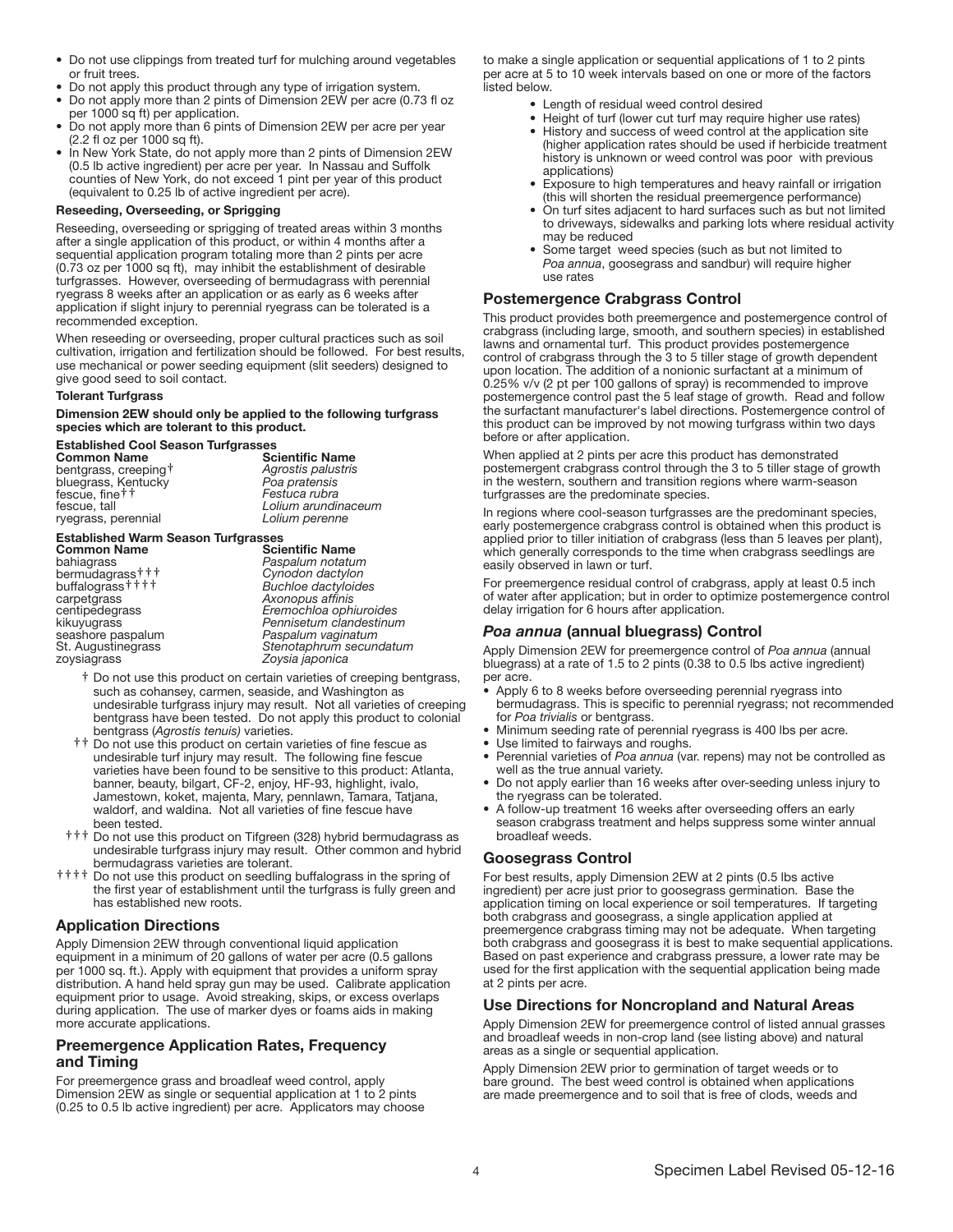debris such as leaves. For total vegetation control tank mixing this product with herbicides such as Accord XRT II, Opensight or Milestone is necessary.

To be effective, Dimension 2EW must be activated by 0.5 inch or more of rainfall or irrigation prior to germination of target weeds. Once the treatment is activated, avoid excessive soil disruption such as grading roadsides that may break down the herbicide barrier. Minimal surface disruption such as raking should not break down the herbicide barrier.

## Use Precautions:

• For ornamentals within non-crop areas, apply only after transplanting when soil around roots has been thoroughly settled by rainfall or irrigation and no cracks are present, and only to plants listed in the Tolerant Ornamental section of this label, or injury may result.

## Use Restrictions:

- Do not apply when weather conditions favor drift to non-target areas. This product may injure foliage of non-target plants.
- Do not graze livestock or feed forage cut from areas treated with this product.

## Equivalent Application Rates:

| <b>Equivalent Rates of Dimension 2EW</b>                               |      |       |    |  |
|------------------------------------------------------------------------|------|-------|----|--|
| (fl oz/1000 sq ft) $ $ (fl oz/100 sq ft)<br>(mI/100 sqft)<br>(pt/acre) |      |       |    |  |
|                                                                        | 0.73 | 0.073 | っっ |  |
|                                                                        |      |       |    |  |

Make sequential applications at 3 to 4 month intervals for extended preemergence weed control. Do not exceed maximum use rates per year

#### Maximum Use Rates

• Split or sequential applications: Do not use more than 0.73 oz of Dimension 2EW per 1000 sq ft (2 pints per acre) per application or more than 2.2 oz of Dimension 2EW per 1000 sq ft (6 pints per acre) per year.

#### Use Directions For Ornamentals (Landscape, Field Grown, and Container Grown) and Christmas Trees

Dimension® 2EW specialty herbicide provides preemergence control of listed annual grasses and broadleaf weeds in areas planted with tolerant ornamental plants listed on this label. It is intended for use on plants grown for aesthetic purposes in landscaped areas, in container or field grown production nurseries or in Christmas tree production. When applied as directed, the ornamental plants listed on this label have shown tolerance to applications of Dimension 2EW.

#### Use Precautions: j

- Apply Dimension 2EW to established ornamentals only.
- Applications of Dimension 2EW over-the-top of plants with newly forming buds may cause injury. Possible plant injury may be avoided by application as a directed spray to the soil surface beneath ornamental plant foliage.
- Injury may be incurred if Dimension 2EW is applied in the following manner. Grower assumes all risk if Dimension 2EW is applied to:
	- o Unrooted liners or cuttings that have been planted in pots for the first time
	- o Pots less than six inches wide

## Use Restrictions:

- Do not apply this product to bare roots of ornamental plants as injury may result.
- Do not incorporate this product into the soil. Dilution of active ingredient and possible injury to plant roots may occur.
- Do not apply around ornamental plants that have been weakened or are under stress (due to drought, flooding, excessive fertilizer or soil salts, wind injury, hail, frost damage, winter injury, injury from previously applied pesticides or injury due to insects, heat stress, nematodes or diseases).
- Do not apply when weather conditions favor drift to non-target areas. This product may injure foliage of non-target plants unless they are listed on this label.
- Do not apply this product directly to plants that are grown for food (e.g., fruit trees or maple trees tapped for syrup).
- Do not apply this product in enclosed structures and greenhouses. • Do not apply more than 2 pints of Dimension 2EW per acre
- (0.73 fl oz per 1000 sq ft) per application and no more than 6 pints of Dimension 2EW per acre (2.2 fl. oz per 1000 sq ft) per year.

• In New York State, do not apply more than 2 pints of Dimension 2EW (0.5 lb active ingredient) per acre per year. In Nassau and Suffolk counties of New York, do not exceed 1 pint per year of this product (equivalent to 0.25 lb of active ingredient per acre).

#### Shadehouse Areas

Dimension 2EW may be applied in open shadehouse-type structures where the natural flow of air is unimpeded. Do not apply within three weeks prior to enclosing greenhouses or poly-type structures.

#### Treatment of Ornamental Species Not Listed on the Label for

Dimension 2EW: It is impossible to evaluate tolerance to this product on all ornamental plant species or varieties or under all possible growing conditions. Users who wish to use Dimension 2EW on ornamental species not currently listed on this label may determine the suitability for use by treating a small number of ornamental plants at a recommended rate. Prior to treatment of larger areas, treated plants should be observed for any symptoms of herbicidal injury, such as foliar damage, reduced vigor or stand reduction, for 30 to 60 days of normal growing conditions to determine if the treatment is acceptable to the grower. The user assumes the responsibility for any plant damage resulting from the use of Dimension 2EW on plant species not currently listed on this label as tolerant.

#### Application Directions

Apply Dimension 2EW as a directed spray or as a broadcast over-the-top spray to established ornamentals (see ornamental plant listing for acceptable application method). Make directed sprays to the soil at the base of the ornamentals.

To reduce injury potential:

- Apply to established ornamentals
- Apply product with calibrated equipment using a minimum of 1 gallon of water per 1000 sq. ft.
- Shortly after application apply overhead irrigation to activate the herbicide and wash Dimension 2EW from plant surface onto soil surface.
- In the spring when buds are rapidly growing and expanding, over the top application of Dimension 2EW may temporarily injure new growth of desirable plants. To reduce the possibility of injury at this time, wait to apply Dimension 2EW over the top of newly emerged vegetation until it has hardened off, unless local experience indicates that the ornamental plant will not be injured by the over the top application.
- Do not apply to plants that are under stress such as heat, drought or frost damage.

Dimension 2EW is a preemergence herbicide that controls weeds during germination. Dimension 2EW does not control emerged broadleaf or grass weeds except crabgrass up to tiller initiation (up to 5 leaves per plant) in ornamental or bare ground settings. Apply prior to germination of target weeds. Optimum weed control is obtained when applications are made to soil that is free of clods, weeds and debris such as leaves. Prior to applying, control existing vegetation by cultivation, hand weeding, or use of a postemergence herbicide labeled for use in ornamentals. After applying Dimension 2EW, excessive soil disruption may breakdown the herbicide barrier. Minimal surface disruption such as raking should not break down the herbicide barrier once the product has been activated with moisture. Following transplanting, care must be taken that soil or planting mixes have settled firmly through irrigation, rainfall or packing and that there are no cracks that would allow direct contact of this product to the plant roots or plant injury may occur.

#### Application Rates

Apply Dimension 2EW prior to germination of target weed species. Make sequential applications at 3 to 4 month intervals for extended preemergence weed control. Do not exceed maximum use rates per year.

When treating a small area, apply Dimension 2EW with a calibrated sprayer that assures accurate, uniform spray distribution. In general, Dimension 2EW should be thoroughly mixed with water at 1.5 to 2 pints (0.5 to 0.73 oz of product per 1000 sq ft) per acre per application and applied at 20 to 40 psi in a minimum of 1 gallon of water per 1000 sq ft.

| <b>Equivalent Rates of Dimension 2EW</b>                                   |  |  |  |  |
|----------------------------------------------------------------------------|--|--|--|--|
| $ $ (fl oz/1000 sq ft) $ $ (fl oz/100 sq ft)<br>(mI/100 sqft)<br>(pt/acre) |  |  |  |  |
| 0.073<br>0.73<br>っっ                                                        |  |  |  |  |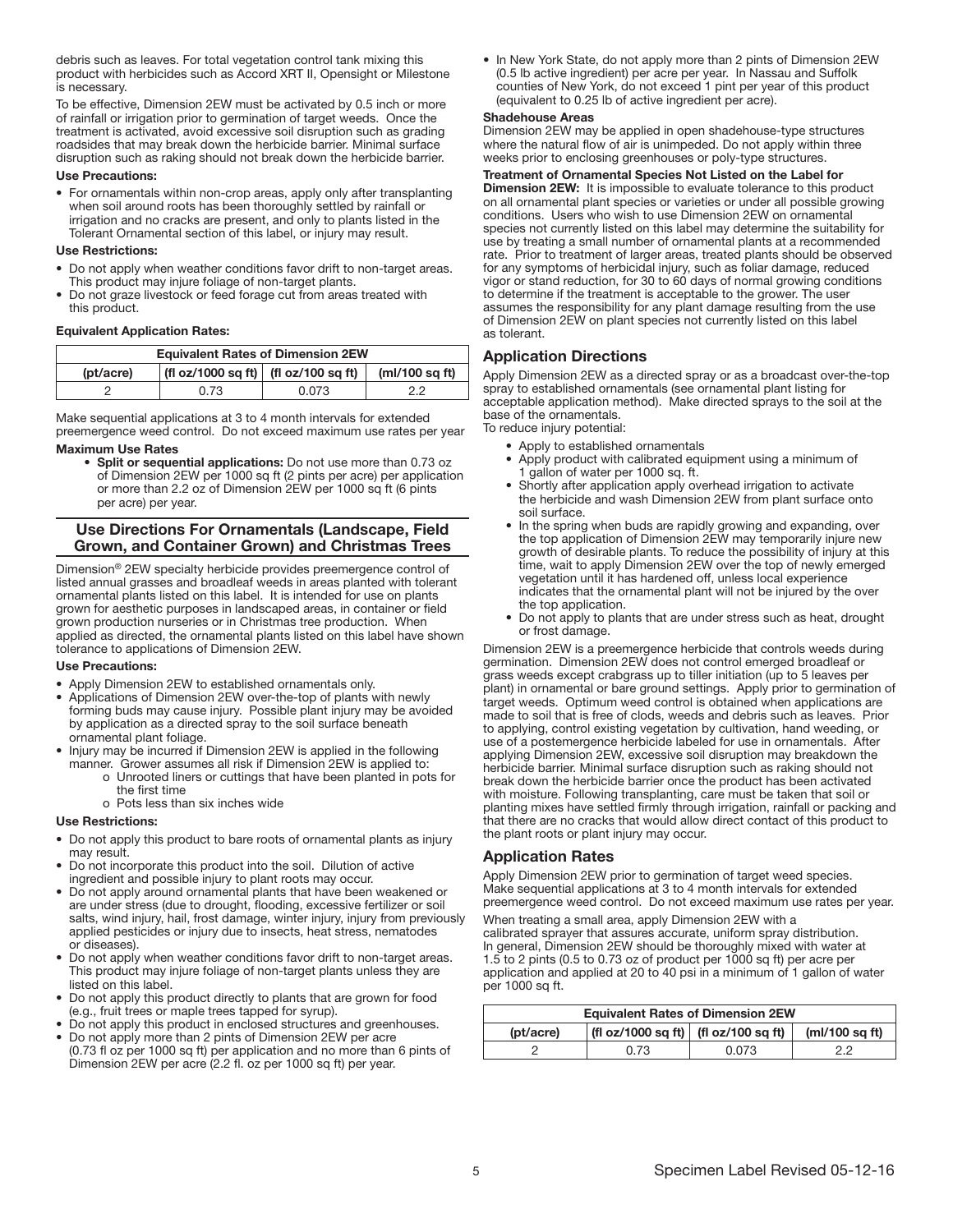## Tolerant Ornamentals

|                                                |                                         | Acceptable Application Method Noted by a (X) |                 |
|------------------------------------------------|-----------------------------------------|----------------------------------------------|-----------------|
| Name                                           | <b>Tolerant Cultivars</b>               | Over the Top                                 | <b>Directed</b> |
| abelia<br>(Abelia x grandiflora)               | nana<br>grand surprise                  | X                                            | X<br>X          |
| acacia, redolens<br>(Acacia redolens)          |                                         | $\mathsf X$                                  | X               |
| abyssinian red banana<br>(Ensete ventricosum)  | maureli                                 | X                                            | X               |
| Agave <sup>+</sup>                             | blue glow<br>Queen Victoria             | X<br>Х                                       | X<br>x          |
| (Agave bovicornuta)                            |                                         | X                                            | X               |
| (A. gypsophila                                 |                                         | X                                            | X               |
| (A. victoriae-reginae)<br>(A. vilmoriniana)    | royal                                   | X<br>X                                       | X<br>X          |
| Ajuga carpet bugle                             |                                         |                                              |                 |
| (Ajuga reptans)<br>(Ajuga genevensis)          | bronze<br>bronze beauty                 |                                              | X<br>X          |
| almond, flowering<br>(Prunus gladulosa)        |                                         |                                              | X               |
| applet<br>(Malus pumila)                       |                                         |                                              | X               |
| aralia, Japanese<br>(Fatsia japonica)          |                                         |                                              | X               |
| arborvitae<br>(Thuja occidentalis)             | George Peabody<br>nigra                 | $\mathsf X$                                  | X<br>X          |
|                                                | pyramidalis                             |                                              | x               |
|                                                | smaragh                                 |                                              | X               |
|                                                | techny<br>woodwardii                    |                                              | X<br>X          |
| arborvitae, dwarf golden<br>(Thuja orientalis) | aurea nana                              | X                                            | X               |
| ash, green<br>(Fraxinus pennsylvanica)         |                                         |                                              | X               |
| ash, autumn purple<br>(Fraxinus americana)     | autumn purple                           |                                              | X               |
| aster, Chinese<br>(Callistephus chinensis)     | dwarf queen                             |                                              | X               |
| azalea<br>(Rhododendron spp.)                  | brilliant<br>buccaneer                  |                                              | X<br>x          |
|                                                | carror                                  |                                              | X               |
|                                                | chimes (Belgian)                        |                                              | X               |
|                                                | Elsie Lee<br>exbury                     |                                              | X<br>X          |
|                                                | fashion                                 |                                              | X               |
|                                                | Girard's crimson                        | X                                            | X               |
|                                                | hardijzer beauty<br>hershey red         |                                              | X<br>X          |
|                                                | higasa                                  |                                              | х               |
|                                                | hinocrimson                             |                                              | X               |
|                                                | high tide<br>Holland (hybrid)           | X                                            | X<br>X          |
|                                                | Marion Lee                              |                                              | X               |
|                                                | northern lights<br>Nuccio's Wild Cherry |                                              | X               |
|                                                | orange cup                              | X                                            | X<br>X          |
|                                                | orchid lights                           |                                              | X               |
|                                                | pink gumbo<br>pride of Mobile           | X                                            | x               |
|                                                | snow                                    | X                                            | X<br>X          |
|                                                | southern charm                          |                                              | X               |
| azalea, flame<br>(Rhododendron calendulaceum)  |                                         |                                              | X               |
| azalea, Kurume or                              |                                         |                                              | $\mathsf X$     |
| kirishima<br>(Rhododendron obtusum)            | coral bells                             | X                                            | $\mathsf X$     |
| bamboo, heavenly<br>(Nandina domestica)        | compacta<br>nana                        |                                              | X<br>X          |
|                                                | plum passion                            | X                                            | X               |
| banana shrub<br>(Michelia figo)                |                                         | X                                            | $\mathsf X$     |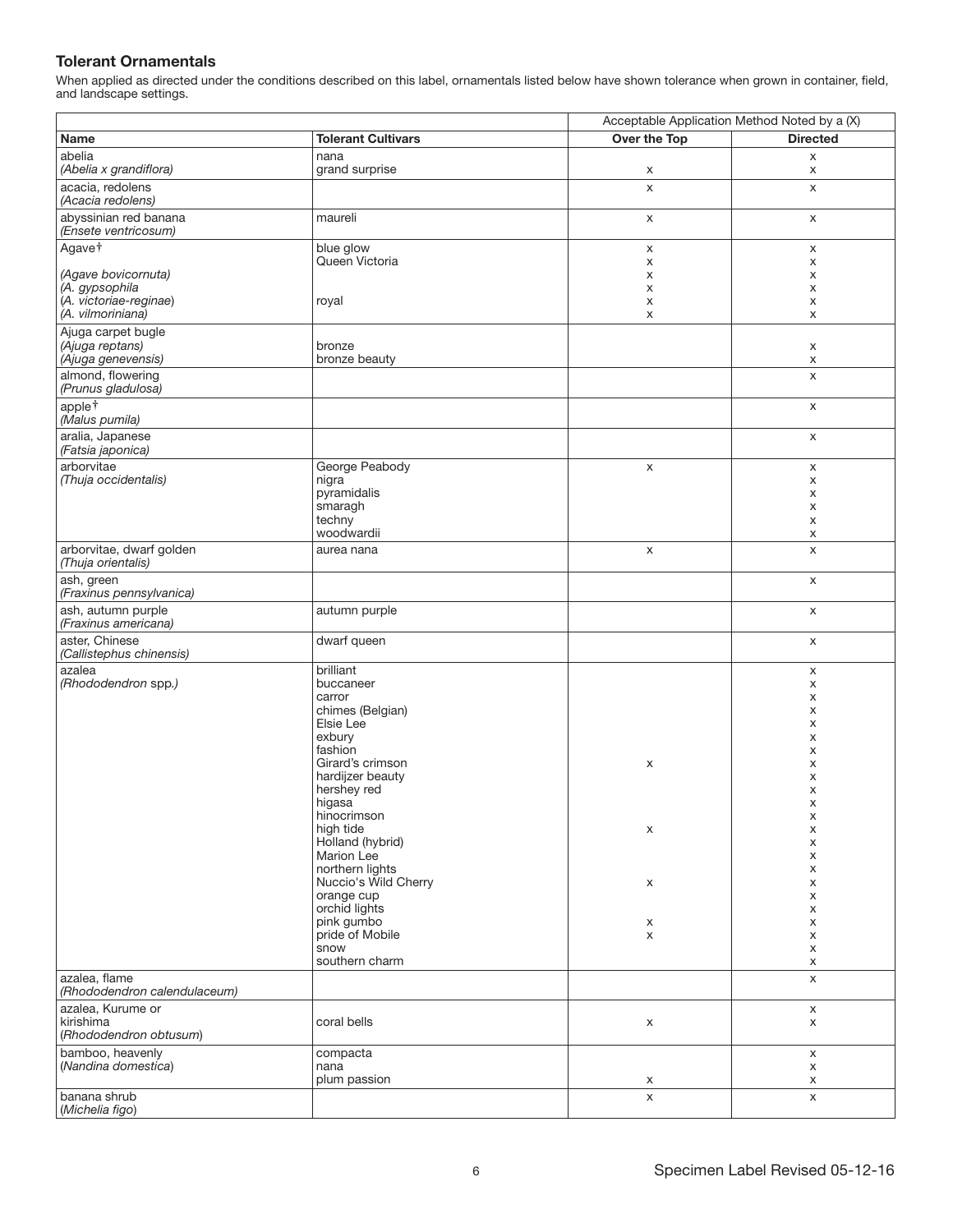|                                                            |                                                                          | Acceptable Application Method Noted by a (X) |                            |
|------------------------------------------------------------|--------------------------------------------------------------------------|----------------------------------------------|----------------------------|
| Name                                                       | <b>Tolerant Cultivars</b>                                                | Over the Top                                 | <b>Directed</b>            |
| barberry, Japanese<br>(Berberis thunbergii)                | aurea<br>crimson pygmy<br>dwarf pygmy<br>green<br>kobold<br>pygmy red    | X                                            | X<br>X<br>X<br>X<br>X<br>X |
|                                                            | rose glow                                                                |                                              | X                          |
| barberry, purple<br>(Berberis thunbergii var atropurpurea) | atropurpurea                                                             |                                              | X                          |
| basket flower<br>(Gaillardia grandiflora)                  |                                                                          |                                              | X                          |
| beach grass<br>(Ammophila breviligulata)                   |                                                                          |                                              | $\mathsf X$                |
| bearberry (common)<br>(Arctostaphylos uva-ursi)            | Massachusetts                                                            |                                              | X                          |
| bee balm<br>(Monarda didyma)                               |                                                                          |                                              | X                          |
| begonia<br>(Begonia spp.)                                  |                                                                          |                                              | X                          |
| birch, river<br>(Betula nigra)                             | dura heat                                                                | X                                            | X                          |
| birch, European white<br>(Betula pendula)                  |                                                                          |                                              | X                          |
| blackeyed Susan<br>(Rudbeckia hirta)                       | goldstrum                                                                |                                              | X                          |
| blanket flower<br>(Gaillardia spp.)                        |                                                                          |                                              | X                          |
| blood grass<br>(Imperata cylindrica)                       | rubra                                                                    | X                                            | X                          |
| blue fescue<br>(Festuca ovina)                             |                                                                          |                                              | X                          |
| bluebeard<br>(Caryopteris x clandonensis)                  | dark knight                                                              | $\mathsf X$                                  | X                          |
| blueberry <sup>†</sup><br>(Vaccinium spp.)                 | bluecrop<br>blue jay<br>Jersey<br>north blue                             |                                              | X<br>X<br>X<br>X           |
|                                                            | northland                                                                |                                              | X                          |
| bottlebrush<br>(Callistemon citrinus)                      | Little John                                                              | X                                            | X                          |
| bougainvillea<br>(Bougainvillea sp.)                       | James Walker<br>pink dream<br>purple queen<br>rosenka<br>Scarlet O' Hara | X<br>X<br>X                                  | X<br>X<br>X<br>X<br>X      |
| bower vine<br>(Pandorea jasminoides)                       | rosea                                                                    | х                                            | х                          |
| boxwood, green beauty<br>(Buxus microphylla japonica)      | green beauty                                                             | $\mathsf X$                                  | X                          |
| boxwood, welleri<br>(Buxus sempervirens)                   | winter gem<br>common boxwood                                             | $\mathsf X$<br>$\mathsf X$                   | $\mathsf X$<br>X           |
| broom<br>(Cytisus scoparius)<br>(Genista pilosa)           | moonlight<br>Vancouver gold                                              |                                              | X<br>X                     |
| cactus<br>(Echinocactus grusonii)                          | golden barrel                                                            | $\mathsf X$                                  | $\mathsf X$                |
| camellia<br>(Camellia japonica)<br>(Camellia sasanqua)     | debutante<br>mathotiana supreme<br>chansonette                           | X<br>$\mathsf X$                             | X<br>X<br>X                |
|                                                            | setsukgekka                                                              | X                                            | X                          |
| candytuft<br>(Iberis sempervirens)                         | snow white                                                               |                                              | $\pmb{\times}$             |
| carex, variegated<br>(Carex spp.)                          |                                                                          | $\mathsf X$                                  | $\mathsf X$                |
| carpet bugle<br>(Ajuga reptans)<br>Ajuga genevensis)       | bronze<br>bronze beauty                                                  |                                              | X<br>X                     |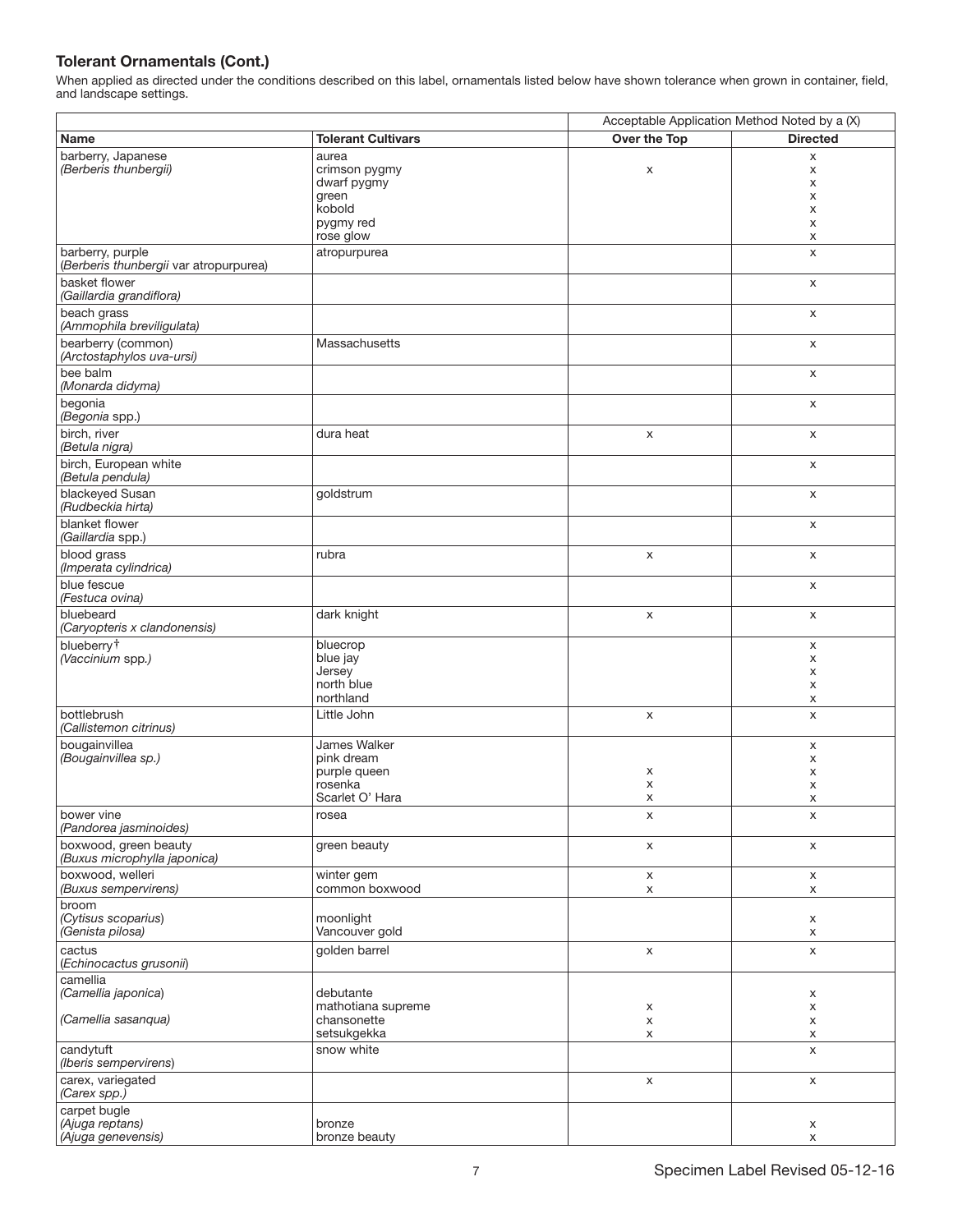|                                                        |                                                                 | Acceptable Application Method Noted by a (X) |                 |
|--------------------------------------------------------|-----------------------------------------------------------------|----------------------------------------------|-----------------|
| Name                                                   | <b>Tolerant Cultivars</b>                                       | Over the Top                                 | <b>Directed</b> |
| cedar, red<br>(Juniperus virginiana)                   |                                                                 |                                              | X               |
| celosia<br>(Celosia spp.)                              |                                                                 |                                              | X               |
| centaura<br>(Centaurea montana)                        |                                                                 |                                              | X               |
| cherry tree <sup>+</sup><br>(Prunus x yedoensis)       | yoshino                                                         | X                                            | X               |
| Chinese pistache<br>(Pistacia chinensis)               |                                                                 |                                              | X               |
| chrysanthemum<br>(Chrysanthemum sp.)                   | mandarin time                                                   | X                                            | X               |
| cleyera<br>(Cleyera japonica)                          | Leann                                                           | X                                            | X               |
| clivia<br>(Clivia miniata)                             |                                                                 | X                                            | X               |
| cockscomb, plumosa<br>(Celosia cristata)               | scarlet plumosa                                                 |                                              | X               |
| coleus<br>(Coleus blumei)                              | red kewpie                                                      |                                              | X               |
| columbine<br>(Aquilegia spp.)                          |                                                                 |                                              | X               |
| coneflower, purple<br>(Echinacea purpurea)             | magnus purple                                                   | X                                            | X<br>X          |
| copper leaf<br>(Acalypha wilkesiana)                   |                                                                 |                                              | $\pmb{\times}$  |
| coreopsis<br>(Coreopsis spp.)                          | moonbeam                                                        |                                              | X               |
| corn flower<br>(Centaurea spp.)                        |                                                                 |                                              | X               |
| cotoneaster<br>(Cotoneaster apiculatus)                |                                                                 |                                              | X               |
| coyotebrush<br>(Baccharis pilularis)                   |                                                                 |                                              | X               |
| cycad<br>(Cycas revoluta)                              |                                                                 |                                              | X               |
| cypress, bald<br>(Taxodium distichum)                  |                                                                 | X                                            | X               |
| cypress, Italian<br>(Cupressus sempervirens)           | glauca<br>tiny tower                                            | X                                            | x<br>х          |
| cypress, hinoki false<br>(Chamaecyparis obtusa)        | gracilis<br>torulosa                                            | х                                            | X<br>X          |
| cypress, leyland<br>(Cupressocyparis leylandii) hybrid |                                                                 | X                                            | X               |
| daffodil<br>(Narcissus spp.)                           | King Alfred                                                     |                                              | X               |
| damianita<br>(Chrisactinia mexicania)                  |                                                                 |                                              | X               |
| daylilly<br>(Hemerocallis spp.)                        | Aztec gold<br>bright yellow (hybrid)<br>single gold (evergreen) |                                              | X<br>X<br>X     |
| dianthus (sweet William)                               | Wilson's yellow                                                 |                                              | X<br>X          |
| (Dianthus spp.)<br>(Dianthus gratianopolitanus)        | firewatch                                                       | X                                            | X               |
| delphinium<br>(Delphinium spp.)                        | magic fountain                                                  |                                              | X               |
| desert spoon<br>(Dasilyrion wheeleri)                  |                                                                 | $\mathsf X$                                  | X               |
| dogwood<br>(Cornus florida)                            |                                                                 |                                              | X               |
| dogwood, American<br>(Cornus sericea)                  | flavarimea                                                      |                                              | X               |
| Douglas fir<br>(Pseudotsuga menziesii)                 |                                                                 |                                              | X               |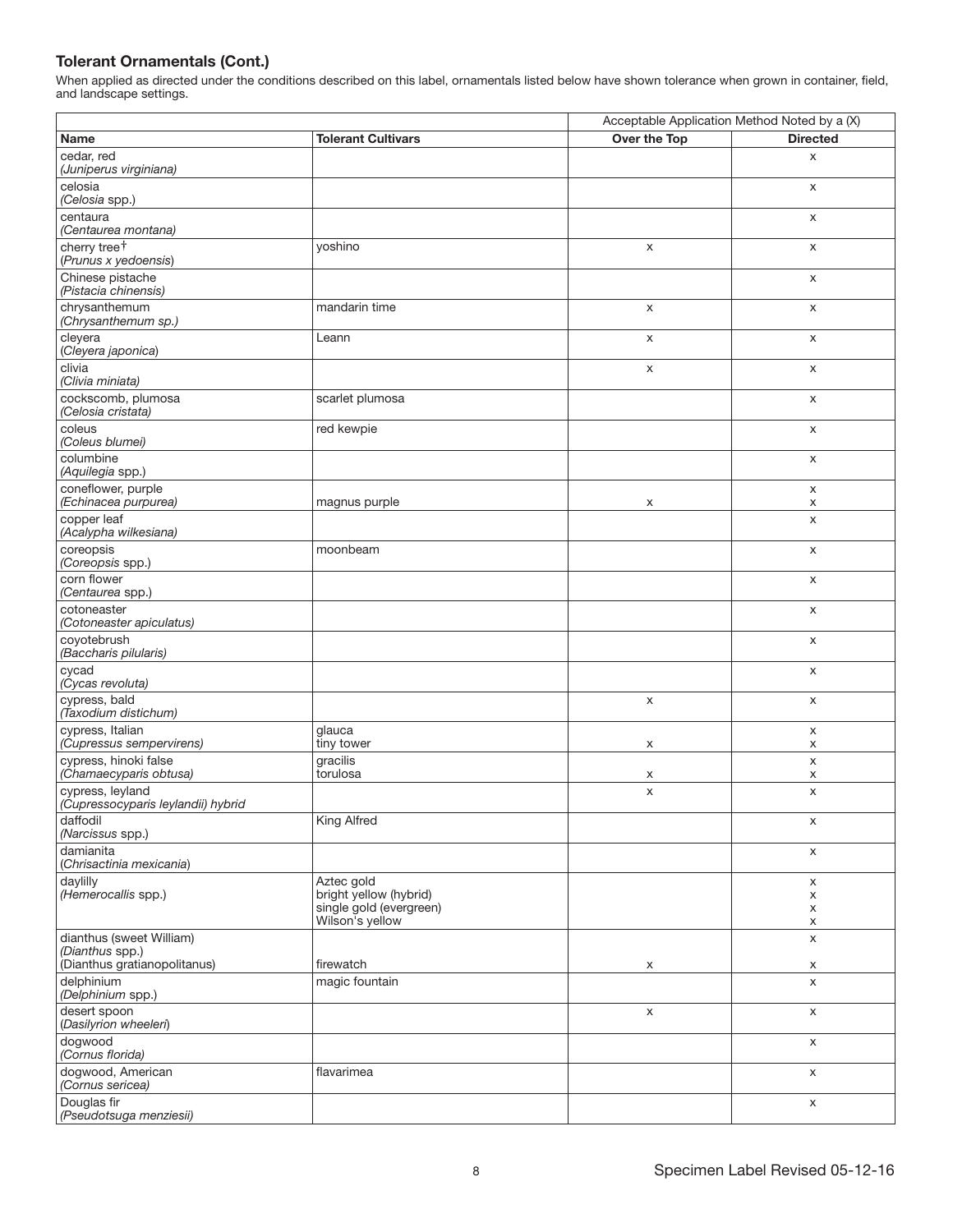|                                                                                                                                                          |                                                                                                                 | Acceptable Application Method Noted by a (X) |                                 |
|----------------------------------------------------------------------------------------------------------------------------------------------------------|-----------------------------------------------------------------------------------------------------------------|----------------------------------------------|---------------------------------|
| <b>Name</b>                                                                                                                                              | <b>Tolerant Cultivars</b>                                                                                       | Over the Top                                 | <b>Directed</b>                 |
| dracaena<br>(Cordyline indivisa)<br>(Cordyline australis)                                                                                                |                                                                                                                 | х<br>X                                       | х<br>X                          |
| dusty miller<br>(Senecio cineraria)                                                                                                                      |                                                                                                                 | X                                            | X                               |
| elm<br>(Ulmus parvifolia)                                                                                                                                | drake                                                                                                           |                                              | X                               |
| escallonia<br>(Escallonia x exonienis)                                                                                                                   | fradesi                                                                                                         | х                                            | х                               |
| eulaliagrass/maiden grass                                                                                                                                | gracillimus                                                                                                     | $\pmb{\times}$                               | X                               |
| (Miscanthus sinensis)                                                                                                                                    | variegatus<br>morning light                                                                                     | X<br>X                                       | X<br>X                          |
| euonymus<br>(Euonymus fortunei)                                                                                                                          | Argenteo-variegata<br>colorata<br>emerald gaiety<br>emerald n' gold<br>gold edge<br>golden princess<br>tricolor |                                              | х<br>X<br>х<br>X<br>X<br>х<br>X |
| (Euonymus japonicus)                                                                                                                                     | vegetus<br>Aureomarginata<br>microphylla variegata<br>'Moness" silver princess<br>silver king                   | х<br>X                                       | х<br>х<br>х<br>х<br>х           |
| (Euonymus kiatschovicus)                                                                                                                                 | Manhattan                                                                                                       | х                                            | X                               |
| euryops, green leaved<br>(Euryops pectinatus)                                                                                                            | viridis                                                                                                         | $\pmb{\times}$                               | X                               |
| fan palm, European<br>(Chamaerops humilis)                                                                                                               |                                                                                                                 |                                              | X                               |
| fan palm, Mexican<br>(Washingtonia robusta)                                                                                                              |                                                                                                                 |                                              | X                               |
| fern (various)<br>(Asparagus spp.)                                                                                                                       |                                                                                                                 |                                              | X                               |
| fescue<br>(Festuca glauca)                                                                                                                               |                                                                                                                 |                                              | X                               |
| fescue, blue<br>(Festuca cinerea)                                                                                                                        | Elijah blue                                                                                                     |                                              | х                               |
| fetterbush<br>(Leucothoe fontanesiana)                                                                                                                   | rainbow                                                                                                         |                                              | X                               |
| ficus<br>(Ficus retusa)                                                                                                                                  | nitidia                                                                                                         |                                              | X                               |
| fir fraser<br>(Abies fraseri)                                                                                                                            |                                                                                                                 |                                              | X                               |
| fortnight lily<br>(Moraea bicolor)                                                                                                                       |                                                                                                                 | X                                            | X                               |
| Forsythia<br>(Forsythia x 'Arnold Dwarf)<br>(Forsythia viridissima)<br>(Forsythia xintermedia)<br>(Forsythia x 'Meadowlark')<br>(Forsythia x intermedia) | arnold dwarf<br>bronxensis dwarf<br>lynwood gold<br>meadowlark<br>spring glory                                  | х                                            | х<br>X<br>х<br>х<br>X           |
| (Forsythia suspensa)                                                                                                                                     | weeping                                                                                                         |                                              | X                               |
| fountain grass, purple<br>(Pennisetum setaceum)                                                                                                          | rubrum                                                                                                          | X                                            | X                               |
| fringe flower, Chinese<br>(Loropetalum chinense)<br>fuchsia                                                                                              | ruby purple diamond                                                                                             | x                                            | x<br>X                          |
| (Fuchsia spp.)                                                                                                                                           |                                                                                                                 |                                              |                                 |
| galium<br>(Galium ordoratum)                                                                                                                             |                                                                                                                 |                                              | X                               |
| gardenia<br>(Gardenia jasminoides)                                                                                                                       | August beauty<br>Frost proof<br>mystery<br>radicans<br>veitchii<br>white gem                                    | $\pmb{\times}$<br>х<br>х<br>X<br>х           | X<br>x<br>х<br>х<br>x<br>x      |
| (Gardenia thunbergia)                                                                                                                                    |                                                                                                                 | X                                            | X                               |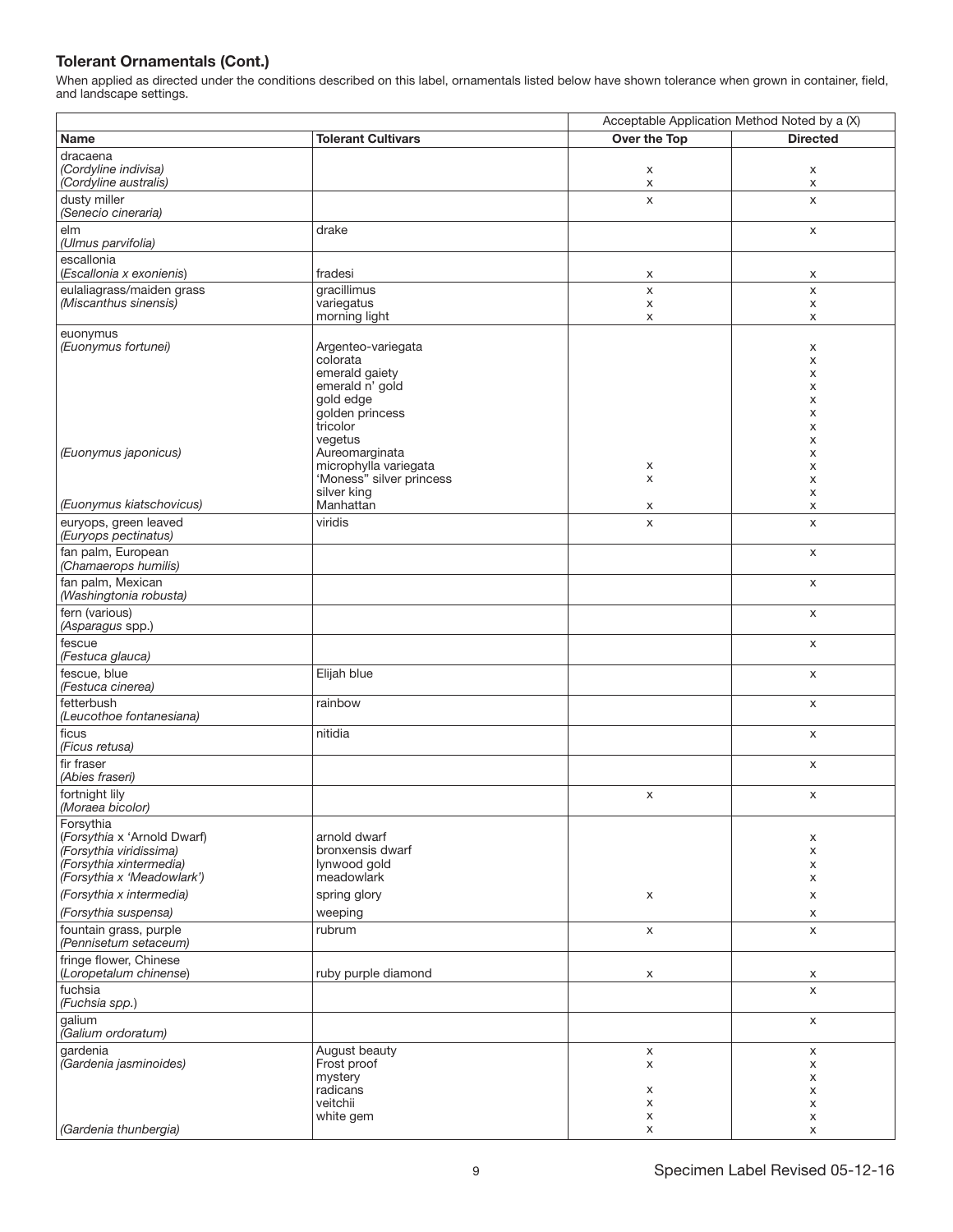|                                                                                   |                                                                                         | Acceptable Application Method Noted by a (X) |                       |
|-----------------------------------------------------------------------------------|-----------------------------------------------------------------------------------------|----------------------------------------------|-----------------------|
| Name                                                                              | <b>Tolerant Cultivars</b>                                                               | Over the Top                                 | <b>Directed</b>       |
| Garlic, variegated society <sup>†</sup><br>(Thulbaghia violacea)                  | variegata                                                                               | X                                            | X                     |
| gayfeather<br>(Liatris spicata)                                                   | floristan violet                                                                        | X                                            | X                     |
| gazania<br>(Gazania rigens leucolaena)                                            | trailing gazania                                                                        | X                                            | x                     |
| geranium<br>(Pelargonium x hortorum)                                              |                                                                                         |                                              | $\mathsf{x}$          |
| globe thistle<br>(Echinops ritro)                                                 |                                                                                         | X                                            | X                     |
| gum<br>(Eucalyptus citriodora)                                                    |                                                                                         |                                              | X                     |
| hawthorn<br>(Crataegus spp.)                                                      | cockspur white<br>crimson cloud<br>enchantress<br><b>Jack Evans</b><br>Washington white |                                              | x<br>X<br>х<br>х<br>X |
| hawthorn, Indian<br>(Rhaphiolepsis indica)                                        | ballerina<br>enchantress                                                                | X<br>X                                       | X<br>х                |
| heather, twisted<br>(Erica cinerea)                                               | Mediterranean pink                                                                      |                                              | X                     |
| heliotrope<br>(Heliotropum arborescens)                                           | lowa                                                                                    |                                              | X                     |
| hemlock, Canada<br>(Tsuga canadensis)                                             |                                                                                         |                                              | X                     |
| hibiscus<br>(Hibiscus sp.)                                                        | blue bird<br>brilliant                                                                  |                                              | X<br>X                |
| (Hibiscus rosa-sinensis)                                                          | hula girl<br>Seminole pink                                                              |                                              | х<br>X                |
| holly<br>(Ilex x 'Nellie R. Stevens')<br>(Ilex x attenuata)                       | Nellie R. Stevens<br>fosteri<br>Savannah                                                | X                                            | х<br>X<br>х           |
| holly, blue<br>(llex x meserveae)                                                 | blue boy<br>blue girl<br>China girl                                                     |                                              | X<br>х<br>X           |
| holly, cassine<br>(llex cassine)                                                  |                                                                                         | $\mathsf X$                                  | X                     |
| holly, Chinese<br>(llex cornuta)                                                  | Burfordii<br>Carissa<br>needlepoint                                                     | X<br>X<br>х                                  | X<br>x<br>X           |
| holly, Japanese<br>(llex crenata)                                                 | compacta<br>hellerie<br>Japanese northern beauty<br>sky pencil<br>steeds                | X<br>х<br>х                                  | X<br>х<br>х<br>X<br>х |
| holly, yaupon<br>(llex vomitoria)                                                 |                                                                                         | X                                            | X                     |
| honeysuckle<br>(Lonicera xylosteum)<br>(Lonicera japonica)<br>(Lonicera tatarica) | Claveyí dwarf<br>halliana<br>Canadian white<br>Zabelli                                  |                                              | x<br>X<br>х<br>x      |
| (Lonicera x brownii)                                                              | dropmore scarlet                                                                        | х                                            | X                     |
| hop bush, purple<br>(Dodonea viscosa)                                             | purpurea                                                                                | X                                            | X                     |
| hosta<br>(Hosta sieboldii)<br>(Hosta lancifolia)                                  | albo marginata                                                                          |                                              | X<br>X                |
| ice plant<br>(Carpobrotus edulis)                                                 |                                                                                         | X                                            | X                     |
| ice plant, rosea<br>(Drosanthemum floribundum)                                    |                                                                                         | X                                            | X                     |
| ice plant, white trailing<br>(Delosperma alba)                                    |                                                                                         | X                                            | X                     |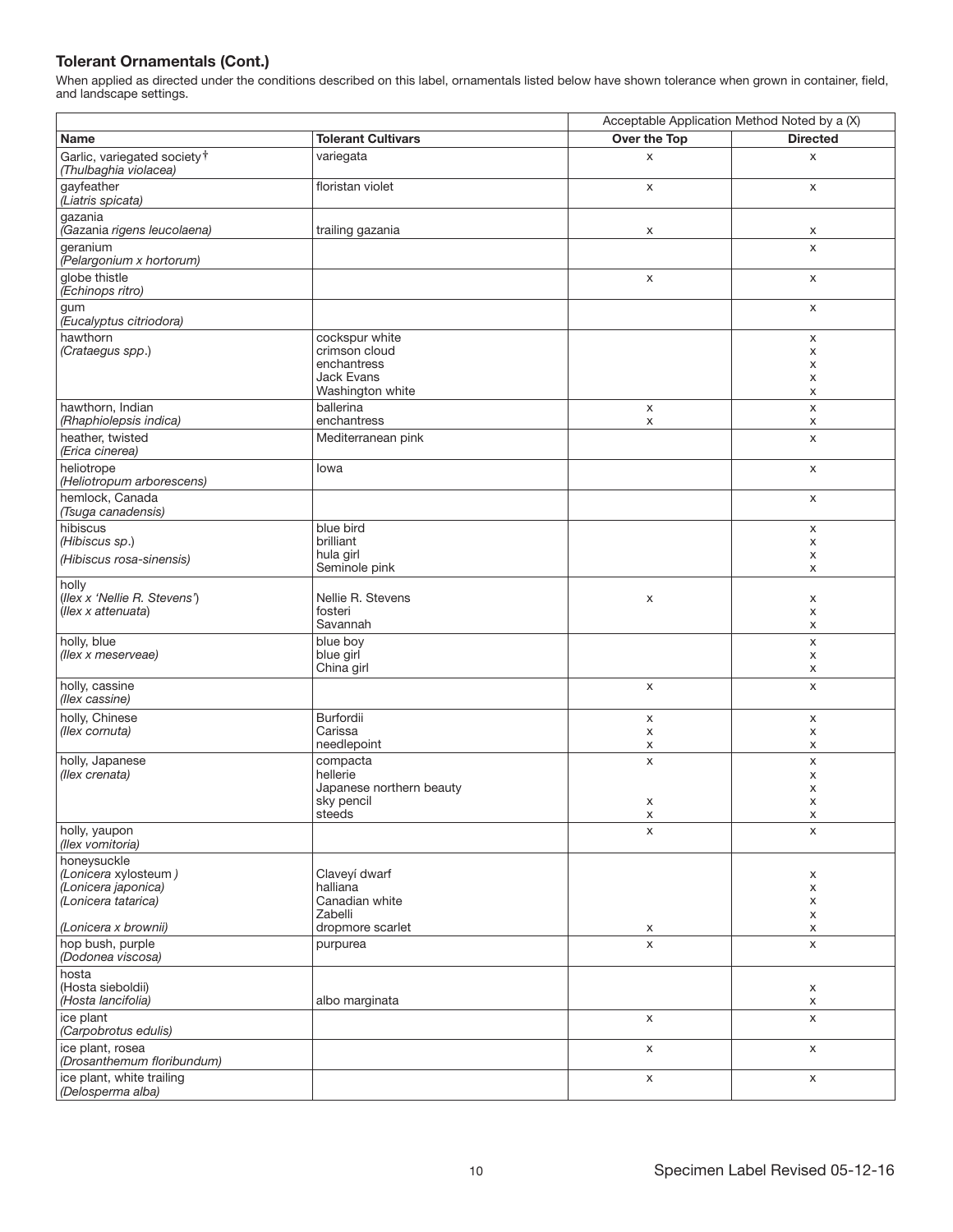|                                                  |                                                 | Acceptable Application Method Noted by a (X) |                  |
|--------------------------------------------------|-------------------------------------------------|----------------------------------------------|------------------|
| Name                                             | <b>Tolerant Cultivars</b>                       | Over the Top                                 | <b>Directed</b>  |
| ice plant, purple<br>(Lampranthus productus)     |                                                 | X                                            | X                |
| ice plant, red spike<br>(Cephalophyllumalstonii) |                                                 | X                                            | X                |
| impatiens<br>(Impatiens spp.)                    |                                                 |                                              | X                |
| (I. balsamina)<br>iris                           | dwarf blue                                      | x                                            | x<br>$\mathsf X$ |
| (Iris spp)                                       | wedgewood                                       |                                              | X                |
| ivy, English<br>(Hedera helix)                   | <b>Bulgaria</b><br>thorndale                    |                                              | $\mathsf X$<br>X |
| jasmine, Asiatic<br>(Trachelospermum asiaticum)  |                                                 | X                                            | $\mathsf X$      |
| jasmine, star<br>(Trachelospermum jasminoides)   |                                                 |                                              | $\mathsf X$      |
| juniper<br>(Juniperus spp.)                      | Arcadia<br>Armstrong<br>bar harbor<br>blue chip | х                                            | X<br>X<br>X<br>х |
|                                                  | blue Pacific shore                              | X                                            | X                |
|                                                  | blue point                                      | X                                            | X                |
|                                                  | blue rug<br>blue star                           | X                                            | X<br>X           |
|                                                  | broadmoor                                       | X                                            | X                |
|                                                  | buffalo                                         |                                              | х                |
|                                                  | calgary carpet                                  |                                              | X                |
|                                                  | emerald sea                                     |                                              | X                |
|                                                  | emerald spreader<br>endora compacta             |                                              | X<br>X           |
|                                                  | fruitlandi                                      |                                              | X                |
|                                                  | gold coast                                      | X                                            | X                |
|                                                  | green                                           |                                              | X                |
|                                                  | grey owl                                        | X                                            | X                |
|                                                  | gold tip<br>hetzi                               |                                              | X<br>X           |
|                                                  | hughes                                          |                                              | X                |
|                                                  | icee blue                                       | Х                                            | х                |
|                                                  | Manhattan blue                                  |                                              | X                |
|                                                  | parsonii<br>pfitzeriana                         | X                                            | X                |
|                                                  | plumosa                                         |                                              | X<br>X           |
|                                                  | Prince of Wales                                 |                                              | X                |
|                                                  | procumbens dwarf                                |                                              | х                |
|                                                  | prostrate Japanese garden                       | X                                            | X                |
|                                                  | San Jose<br>sargent blue                        |                                              | X                |
|                                                  | sargent green                                   |                                              | X<br>X           |
|                                                  | scandia                                         |                                              | X                |
|                                                  | scopulorum moonglow                             |                                              | х                |
|                                                  | scopulorum skyrocket                            | х                                            | X                |
|                                                  | sea of gold<br>spartan                          | X                                            | X<br>х           |
|                                                  | tamariscifolia                                  |                                              | X                |
|                                                  | tamarix                                         | х                                            | х                |
|                                                  | torulosa - Hollywood                            | X                                            | х                |
|                                                  | twisted<br>weberi                               |                                              | X<br>X           |
|                                                  | Youngstown                                      |                                              | X                |
|                                                  | Yukon belle                                     |                                              | X                |
| king palm<br>(Archontophoenix cunninghamiana)    |                                                 | $\mathsf X$                                  | X                |
| lantana<br>(Lantana sellowiana)                  |                                                 | X                                            | X                |
| laurel, Carolina cherry<br>(Prunus caroliniana)  | bright n' tight                                 | $\mathsf X$                                  | X                |
| laurel, mountain<br>(Kalmia latifolia)           |                                                 |                                              | X                |
| laurel, Texas mountain<br>(Sophora secundiflora) |                                                 | $\mathsf X$                                  | $\mathsf X$      |
| leucothoe<br>(Leucothoe fontanesiana)            |                                                 |                                              | X                |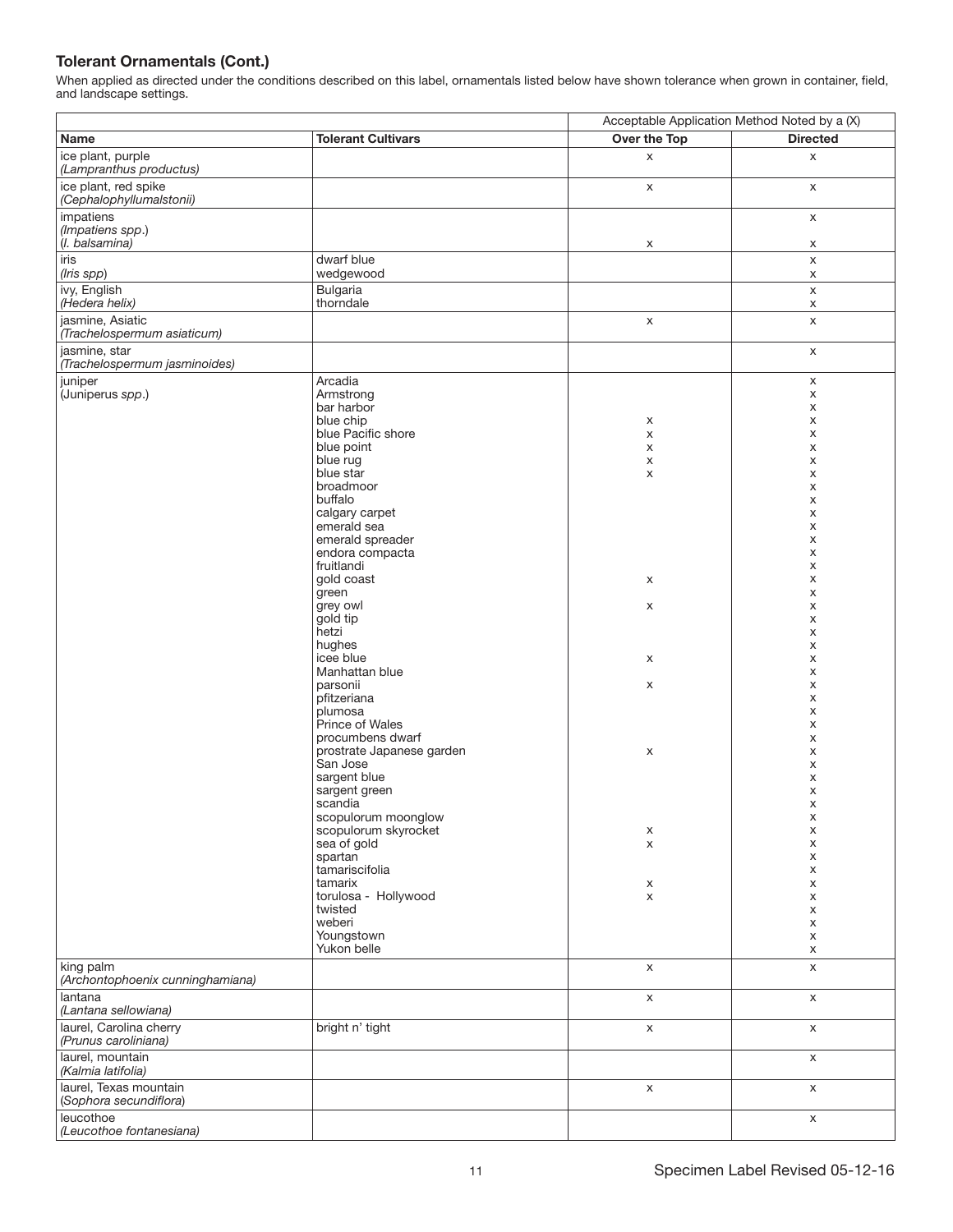|                                              |                                               | Acceptable Application Method Noted by a (X) |                 |
|----------------------------------------------|-----------------------------------------------|----------------------------------------------|-----------------|
| <b>Name</b>                                  | <b>Tolerant Cultivars</b>                     | Over the Top                                 | <b>Directed</b> |
| ligustrum, Japanese<br>(Ligustrum japonicum) |                                               |                                              | X               |
| lily<br>(Agapanthus spp.)                    | streamline                                    |                                              | X               |
| lily, Asiatic<br>(Lilium asiaticum)          |                                               | X                                            | X               |
| lily, Kaffir<br>(Clivia miniata)             |                                               | X                                            | X               |
| Lily of the Nile<br>(Agapanthus africanus)   | albus<br>Peter Pan                            |                                              | X<br>X          |
| lilyturf<br>(Liriope muscari)                | blue moon<br>evergreen giant                  | X                                            | X<br>X          |
|                                              | lilac beauty<br>majestic                      | х                                            | х<br>х          |
|                                              | monroe white<br>silvery sunproof<br>variegata | X                                            | X<br>х<br>х     |
| lilyturf, creeping<br>(Liriope spicata)      |                                               |                                              | X               |
| magnolia<br>(Magnolia grandiflora)           | D.D. Blanchard                                | X                                            | X               |
| magnolia, saucer<br>(Magnolia x soulangeana) |                                               | X                                            | X               |
| mandevilla<br>(Mandevilla splendens)         | Red Riding Hood                               | X                                            | X               |
| (Mandevilla x amabilis)                      | crimson jewel                                 | х                                            | X               |
| maple, amur<br>(Acer ginnala)                | emerald elf                                   | X                                            | X               |
| maple, Japanese<br>(Acer palmatum)           |                                               | X                                            | X               |
| maple, Norway<br>(Acer platanoides)          |                                               |                                              | X               |
| maple, red <sup>+</sup><br>(Acer rubrum)     | red sunset                                    | X                                            | X               |
| maple, silver<br>(Acer saccharinum)          |                                               |                                              | X               |
| maple sugar <sup>†</sup><br>(Acer saccharum) |                                               |                                              | X               |
| marguerite, blue<br>(Felicia amelloides)     |                                               | X                                            | X               |
| marigold<br>(Tagetes patula)                 | honeycomb<br>variegata<br>wheelerís dwarf     |                                              | X<br>х<br>X     |
| metrosideros (Metrosideros collinus)         | 'springfire'                                  | X                                            | X               |
| mock orange <sup>†</sup>                     | golden                                        |                                              | $\pmb{\times}$  |
| (Philadelphus spp)                           | snowflake double white                        |                                              | x               |
| mondo grass<br>(Ophiopogon japonicus)        |                                               | X                                            | X               |
| moss rose<br>(Portulaca grandiflora)         | sunnyside                                     |                                              | X               |
| mountainash<br>(Sorbus aucuparia)            |                                               |                                              | X               |
| myrtle, crape                                | Byer's hardy lavender                         | $\mathsf X$                                  | X               |
| (Lagerstroemia indica)                       | Byer's white<br>faurei                        | X                                            | X<br>x          |
|                                              | langer                                        |                                              | X               |
|                                              | muskogee                                      |                                              | x               |
|                                              | peppermint lace<br>standard pink              | X                                            | X<br>X          |
|                                              | zuni                                          | X                                            | X               |
| myrtle, wax<br>(Myrica californica)          |                                               |                                              | X               |
| myrtle, willow<br>(Agonis flexuosa)          |                                               |                                              | X               |
| narcissus<br>(Narcissus spp.)                |                                               |                                              | X               |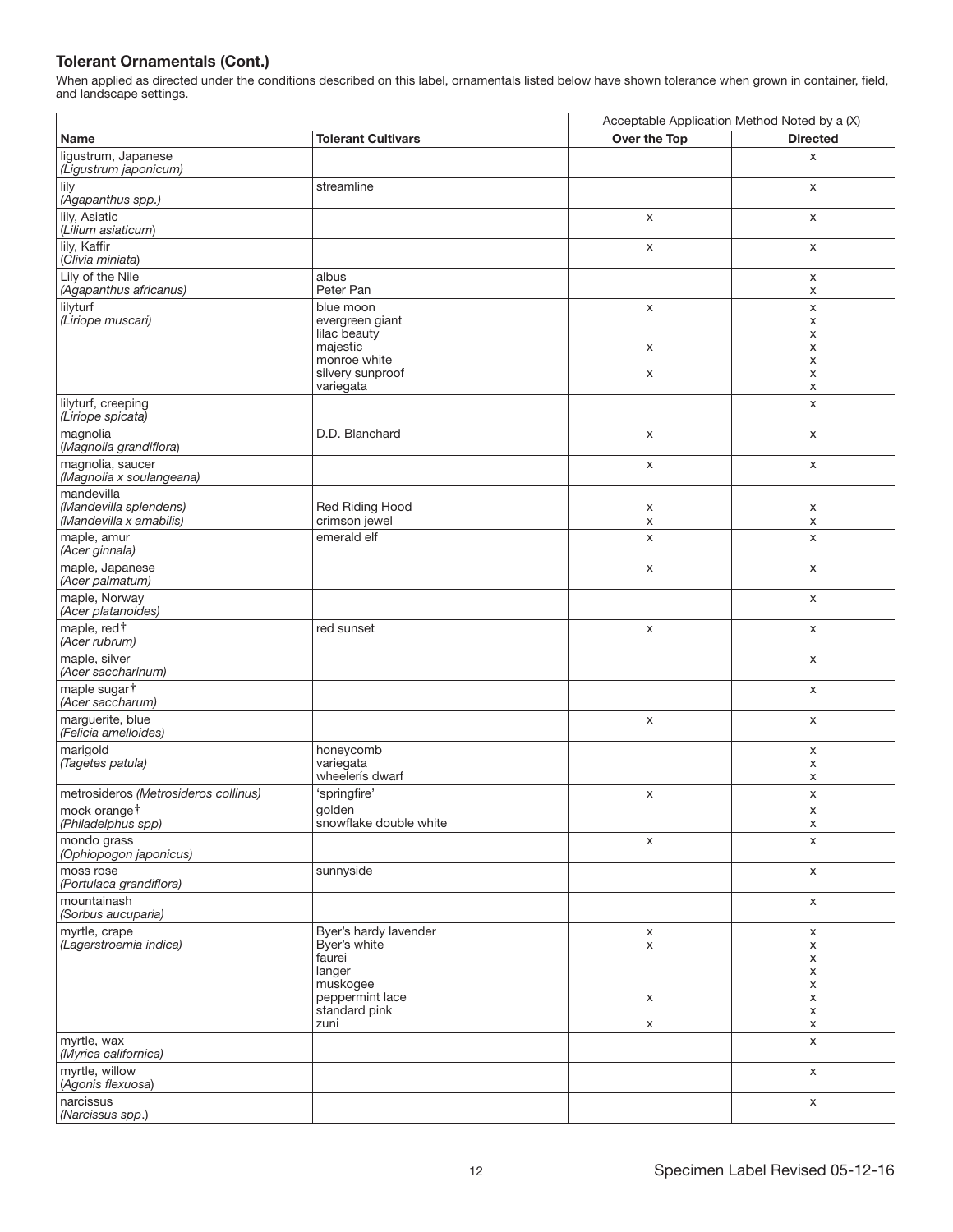|                                                        |                             | Acceptable Application Method Noted by a (X) |                 |
|--------------------------------------------------------|-----------------------------|----------------------------------------------|-----------------|
| Name                                                   | <b>Tolerant Cultivars</b>   | Over the Top                                 | <b>Directed</b> |
| New Zealand flax                                       |                             |                                              |                 |
| (Phormium sp.)                                         | rainbow chief               | х                                            | x               |
|                                                        | rainbow queen               | X                                            | X               |
| (Phormium tenax)                                       | Jack Spratt                 | х                                            | х               |
| oak, laurel                                            |                             | X                                            | X               |
| (Quercus laurifolia)                                   |                             |                                              |                 |
| oak, pin<br>(Quercus palustris)                        |                             |                                              | X               |
| oak, red<br>(Quercus rubra)                            |                             |                                              | X               |
| oak, shumard<br>(Quercus shumardii)                    |                             | X                                            | X               |
| oak, southern<br>(Quercus virginiana)                  |                             |                                              | X               |
| oak, willow                                            |                             | $\pmb{\times}$                               | X               |
| (Quercus phellos)                                      |                             |                                              |                 |
| oleander                                               | hardy red                   |                                              | X               |
| (Nerium oleander)                                      | Mrs. Roeding                | х                                            | X               |
|                                                        | petite pink<br>sister agnes |                                              | X<br>х          |
|                                                        |                             |                                              |                 |
| oleaster hedge<br>(Elaeagnus X ebbengi)                |                             | X                                            | X               |
| orange, jessamine <sup>+</sup><br>(Murraya paniculata) |                             | X                                            | X               |
| osmanthus                                              |                             | X                                            | X               |
| (Osmanthus fragens)                                    |                             |                                              |                 |
| osmanthus, holly leaf<br>(Osmanthus heterophyllus)     | goshiki                     | X                                            | X               |
| osteospermum<br>(Osteospermum fruticosum)              | whirligig                   |                                              | X               |
| pachysandra<br>(Pachysandra terminalis)                |                             |                                              | X               |
| palm, bangalow<br>(Archontophoenix cuninghamiana)      |                             |                                              | X               |
| palm, bismark<br>(Bismarckia nobilis)                  |                             |                                              | X               |
| palm, California fan<br>(Washingtonia filifera)        |                             | X                                            | X               |
| palm, cardboard<br>(Zamia furfuracea)                  |                             | $\mathsf X$                                  | $\mathsf X$     |
| palm, majesty<br>(Ravenea rivularis)                   |                             | X                                            | X               |
| palm, paurotis<br>(Acoelorraphe wrightii)              |                             | $\pmb{\times}$                               | X               |
| palm, pindo 'blue' (Butia capitata)                    |                             | х                                            | х               |
| palm, queen<br>(Syagrus romanzoffianum)                |                             | X                                            | X               |
| pampas grass<br>(Cortaderia selloana)                  | ivory feathers              | X                                            | X<br>X          |
| pansy<br>(Viola x wittrockiana)                        |                             |                                              | X               |
| paper flower<br>(Bougainvillea glabra)                 | Barbara Karst               | X                                            | X               |
| peach <sup>+</sup>                                     |                             |                                              | X               |
| (Prunus persica)<br>pepper tree, California            |                             | X                                            | X               |
| (Schinus molle)<br>periwinkle, dwarf                   |                             |                                              | X               |
| (Vinca minor)<br>petunia                               | picoti                      | X                                            | X               |
| (Petunia x hybrida)<br>philodendron, tree              |                             |                                              |                 |
| (Philodendron selloum)                                 |                             | X                                            | X               |
| photinia, red tip<br>(Photinia x fraseri)              |                             |                                              | $\mathsf X$     |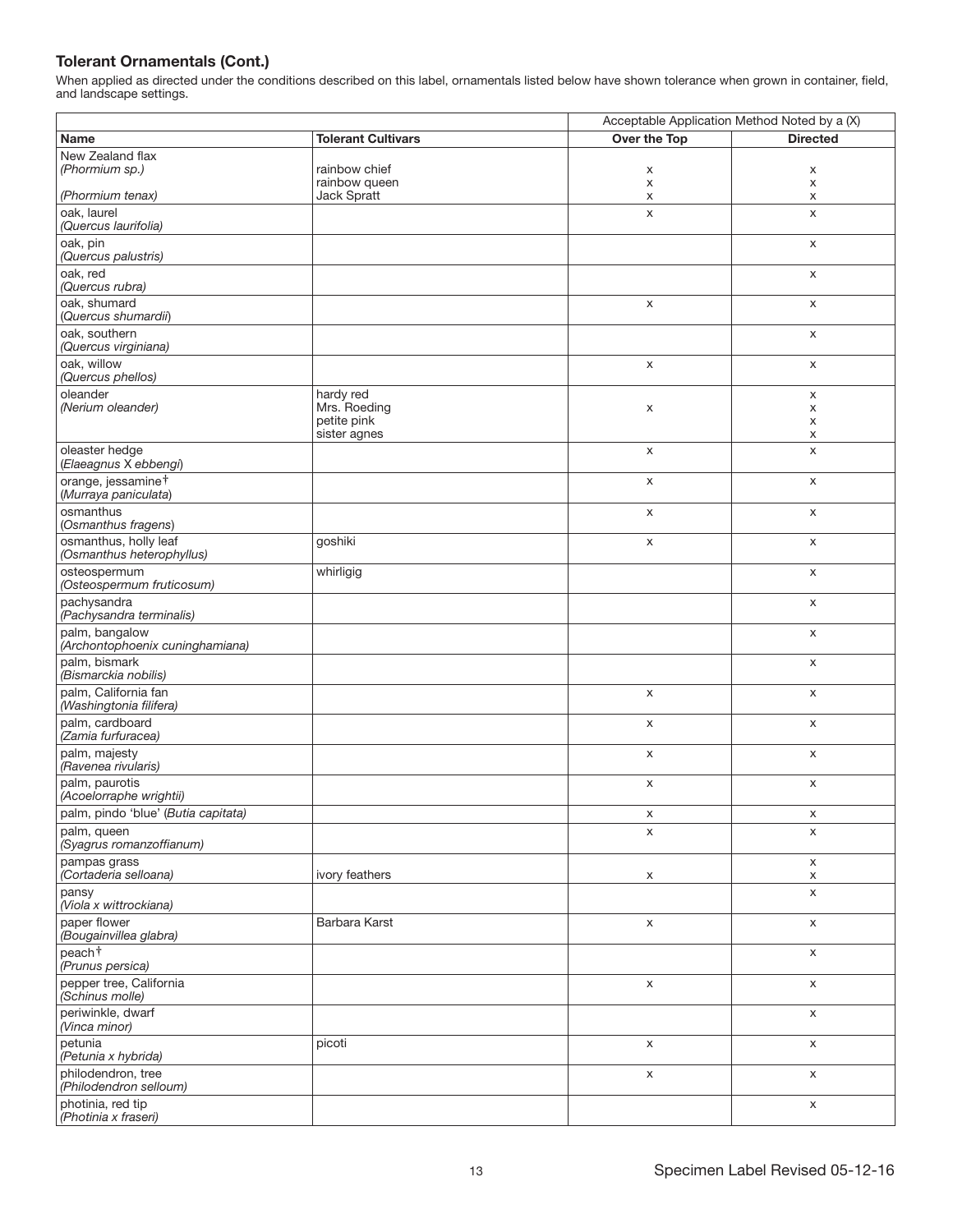|                                                                 |                                          | Acceptable Application Method Noted by a (X) |                 |
|-----------------------------------------------------------------|------------------------------------------|----------------------------------------------|-----------------|
| Name                                                            | <b>Tolerant Cultivars</b>                | Over the Top                                 | <b>Directed</b> |
| pieris<br>(Pieris taiwanensis)                                  |                                          |                                              | X               |
| pieris, Japanese<br>(Pieris japonica)                           | mountain fire                            | $\star$                                      | X               |
| pine, Afghan<br>(Pinus eldarica)                                |                                          | X                                            | X               |
| pine, aleppo<br>(Pinus halapensis)                              |                                          | X                                            | X               |
| pine, Austrian black<br>(Pinus nigra)                           |                                          | X                                            | X               |
| pine, Canary Island<br>(Pinus canariensis)                      |                                          | X                                            | X               |
| pine, Japanese black<br>(Pinus thunbergiia)                     |                                          | X                                            | X               |
| pine, loblolly<br>(Pinus taeda)                                 |                                          | $\mathsf X$                                  | $\mathsf X$     |
| pine, longleaf<br>(Pinus palustris)                             |                                          |                                              | $\mathsf X$     |
| pine, mugo or Swiss Mt.<br>(Pinus mugo)                         |                                          |                                              | X               |
| pine, Scotch<br>(Pinus sylvestris)                              |                                          |                                              | X               |
| pine, slash<br>(Pinus elliottii)                                |                                          |                                              | X               |
| pine, Virginia<br>(Pinus virginiana)                            |                                          |                                              | $\mathsf X$     |
| pine, white<br>(Pinus strobus)                                  |                                          | X                                            | X               |
| pineapple, guava <sup>+</sup><br>(Feijoa sellowiana)            |                                          |                                              | $\mathsf X$     |
| pittosporum,                                                    | golf ball                                | X                                            | X               |
| (Pittosporum tobira)                                            | shimi crème de menthe<br>Wheeler's dwarf | X<br>X                                       | x<br>X          |
| plum, purple <sup>†</sup><br>(Prunus cistena)                   |                                          |                                              | X               |
| plumbago, cape<br>(Plumbago auriculata)                         | royal cape                               | X                                            | X               |
| plume grass<br>(Erianthus ravennae)                             |                                          | X                                            | X               |
| Podocarpus (Podocarpus henkelii)                                | yellowood                                | x                                            | x               |
| potentilla<br>(Potentilla fruticosa)<br>(Potentilla nepalensis) | abbotswood                               |                                              | X<br>X          |
| privet<br>(Ligustrum x vicaryii)                                | golden vicary                            |                                              | x               |
| (Ligustrum japonicum)                                           | regal<br>texanum<br>yellow tipped        | X                                            | x<br>X<br>x     |
| privet, glossy<br>(Ligustrum lucidum)                           |                                          | $\mathsf X$                                  | X               |
| pyracantha or firethorn                                         |                                          |                                              |                 |
| (Pyricantha x 'Gnome')<br>(Pyricantha coccinea)                 | gnome<br>lalandei                        |                                              | X<br>X          |
| (Pyracantha koidzumii)                                          | victory                                  | x                                            | X               |
| queen palm<br>(Arecastrum rammanzoffianum)                      |                                          |                                              | X               |
| quince, Japanese <sup>+</sup><br>(Chaenomeles japonica)         |                                          |                                              | X               |
| red hot poker<br>(Kniphofia uvaria)                             | flamenco                                 | X                                            | X               |
| redbud, eastern<br>(Cercis canadensis)                          |                                          |                                              | X               |
| redwood, coast<br>(Sequoia sempervirens)                        |                                          | $\mathsf X$                                  | $\mathsf X$     |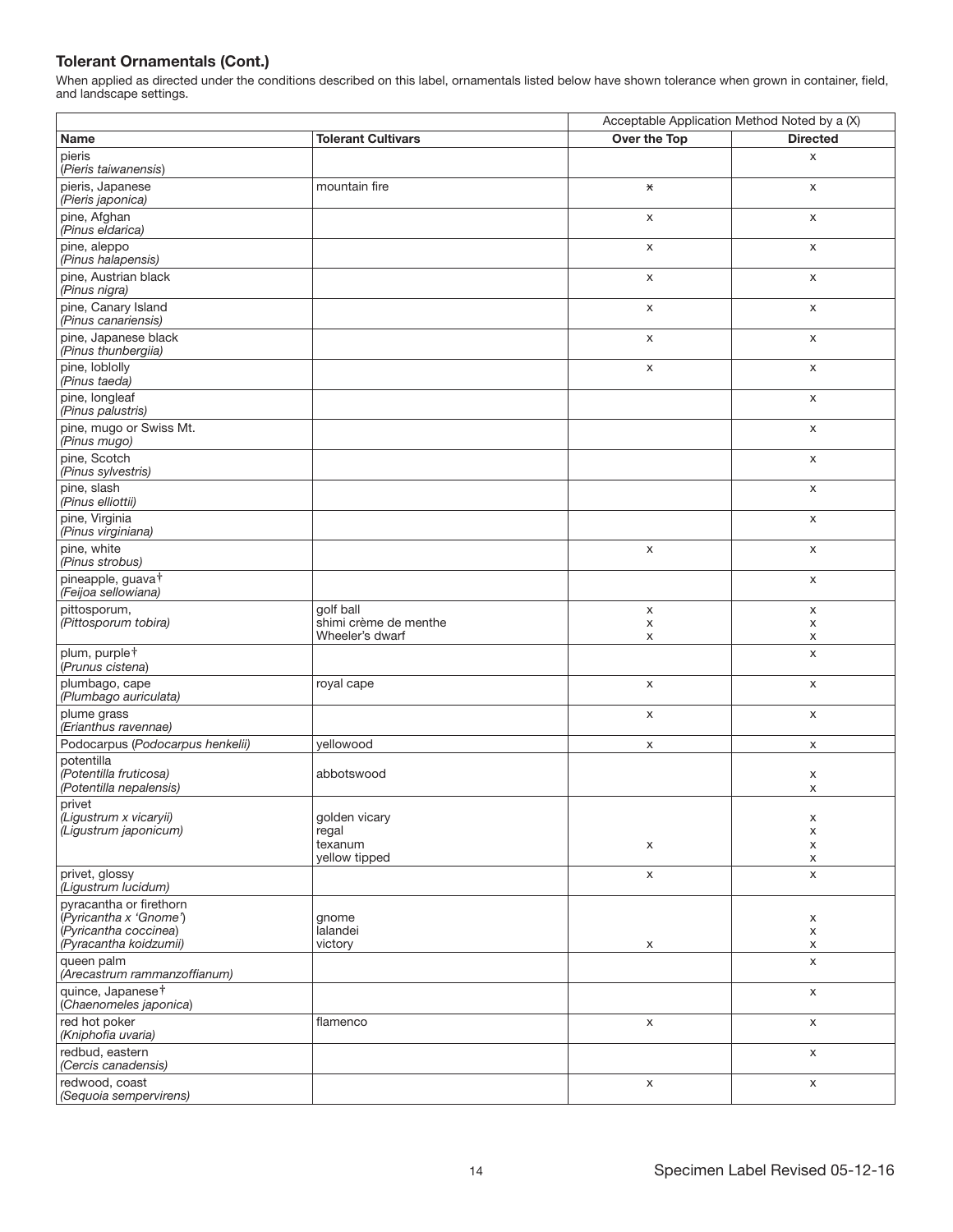|                                                              |                            | Acceptable Application Method Noted by a (X) |                 |
|--------------------------------------------------------------|----------------------------|----------------------------------------------|-----------------|
| Name                                                         | <b>Tolerant Cultivars</b>  | Over the Top                                 | <b>Directed</b> |
| rhododendron                                                 | album                      |                                              | X               |
| (Rhododendron spp)                                           | Cunningham white           |                                              | х               |
|                                                              | <b>PJM</b>                 |                                              | X               |
|                                                              | purple gem<br>silvery pink |                                              | X<br>X          |
| rhododendron, Carolina                                       |                            |                                              | $\mathsf{x}$    |
| (Rhododendron carolinianum)                                  |                            |                                              |                 |
| rhododendron, catawba<br>(Rhododendron catawbiense)          |                            |                                              | X               |
| rhododendron, rhodie max - rosebay<br>(Rhododendron maximum) |                            |                                              | X               |
| ribbon grass<br>(Phalaris arundinacea)                       |                            |                                              | X               |
| rockcress<br>(Arabis caucaisca)                              | snowcap                    |                                              | X               |
| rose <sup>+</sup><br>(Rosa banksiae)                         | luta                       |                                              | X               |
| rose, groundcover                                            |                            |                                              |                 |
| (Rosa x Noare)                                               | flower carpet red          | X                                            | X               |
| (Rosa x Noaschnee)                                           | flower carpet white        | X                                            | X               |
| (Rosa x Noatrum)                                             | flower carpet pink         | x                                            | X               |
| rose, knockout shrub<br>(Rosa spp. hybrid)                   | knockout                   | X                                            | X               |
| rose, rock (Cistus purpureus)                                | 'brilliancy'               | $\mathsf X$                                  | X               |
| rosemary <sup>+</sup><br>(Rosmarinus officinalis)            |                            |                                              | X               |
| rosemary, bog<br>(Andromeda polifolia)                       | nana                       |                                              | X               |
| salvia<br>(Salvia farinacea)                                 | rhea                       |                                              | X               |
| sedge, leather leaf<br>(Carex buchananii)                    |                            | X                                            | X               |
| sedum                                                        | dragon blood red           |                                              | X               |
| (S. spurium)                                                 | red carpet<br>yellow       |                                              | X<br>X          |
| senecio<br>(Senecio kleinia)                                 |                            | X                                            | х               |
| silk tree<br>(Albizia julibrissin)                           |                            | X                                            | X               |
| smoketree<br>(Cotinus coggyria obovatus)                     | Grace                      | X                                            | X               |
| smoketree, royal purple<br>(Cotinus coggygria)               | royal purple               |                                              | X               |
| snapdragon<br>(Antirrhinum spp.)                             |                            |                                              | X               |
| snow-in-summer<br>(Cerastium tomentosum)                     |                            | X                                            | X               |
| snowball, common<br>(Viburmum opulus)                        | sterile                    | $\mathsf X$                                  | $\mathsf X$     |
| sourwood<br>(Oxydendrum arboreum)                            |                            |                                              | $\mathsf{x}$    |
| spiraea                                                      | fanall                     |                                              | X               |
| (Astilbe X arendsii)<br>spiraea                              | bridal wreath spiraea      | X                                            | X               |
| (Spiraea X vanhouttei)<br>spiraea                            | Anthony Waterer red        |                                              | X               |
| (Spiraea spp.)                                               | dolchica                   |                                              | X               |
|                                                              | froebeli pink              |                                              | X               |
|                                                              | goldenflame red            |                                              | X               |
|                                                              | snowmound white            |                                              | X               |
| spiraea, garland<br>(Spiraea X arguta)                       |                            |                                              | X               |
| spruce, Black Hills<br>(Picea glauca var densata)            |                            |                                              | X               |
| spruce, Colorado blue                                        | glauca                     | $\mathsf X$                                  | $\mathsf X$     |
| (Picea pungens)                                              |                            |                                              |                 |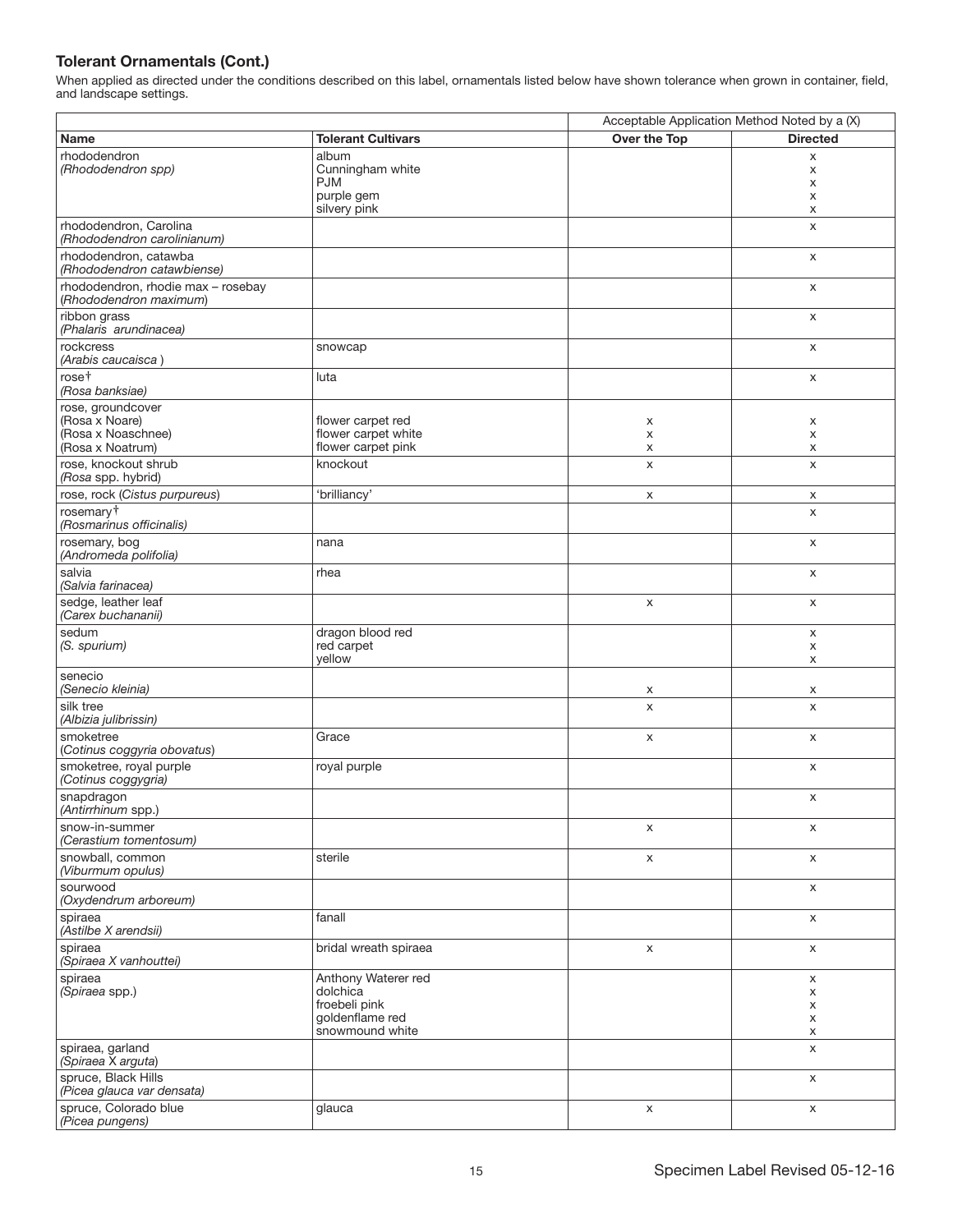When applied as directed under the conditions described on this label, ornamentals listed below have shown tolerance when grown in container, field, and landscape settings.

|                                                                  |                                                                                               | Acceptable Application Method Noted by a (X) |                            |
|------------------------------------------------------------------|-----------------------------------------------------------------------------------------------|----------------------------------------------|----------------------------|
| <b>Name</b>                                                      | <b>Tolerant Cultivars</b>                                                                     | Over the Top                                 | <b>Directed</b>            |
| spruce, dwarf Alberta<br>(Picea glauca v. albertiana)            | conica                                                                                        | x                                            | X                          |
| spruce, Norway<br>(Picea abies)                                  |                                                                                               |                                              | X                          |
| spruce, white<br>(Picea glauca)                                  | conica                                                                                        |                                              | X                          |
| spurge, Japanese<br>(Pachysandra terminalis)                     | green sheen                                                                                   | х                                            | х                          |
| sweet bay<br>(Laurus nobilis)                                    |                                                                                               |                                              | $\mathsf{x}$               |
| sweetflag<br>(Acorus calamus)<br>(A. gramineus)                  | ogon                                                                                          | X                                            | X<br>X                     |
| sweetgum<br>(Liquidambar styraciflua)                            |                                                                                               |                                              | X                          |
| sweet olive <sup>+</sup><br>(Osmanthus fragrans)                 |                                                                                               |                                              | X                          |
| sycamore<br>(Platanus occidentalis)<br>(P.I racemosa)            | American<br>California                                                                        | X                                            | X<br>x                     |
| tea tree, New Zealand<br>(Leptospermum scoparium)                | ruby glow<br>martini                                                                          | $\pmb{\mathsf{X}}$<br>X                      | $\pmb{\times}$<br>X        |
| tree fern (tiki fern)<br>(Asparagus virgatus)                    |                                                                                               |                                              | $\pmb{\times}$             |
| trumpet flower or Carolina Jessamine<br>(Gelsemium sempervirens) |                                                                                               |                                              | X                          |
| tulip<br>(Tulip spp)                                             | apeldoorn                                                                                     |                                              | X                          |
| tufted hairgrass<br>(Deschampsia caespitosa)                     |                                                                                               |                                              | X                          |
| verbena, shrub<br>(Lantana sellowiana)                           |                                                                                               |                                              | X                          |
| Verbena, St. Paul's<br>(Verbena peruviana.)                      | St. Paul                                                                                      |                                              | X                          |
| viburnum<br>(Viburnum spp.)                                      | American cranberry bush<br>arrowood<br>European cranberry bush<br>linden<br>Mohican<br>wright |                                              | X<br>X<br>X<br>X<br>X<br>X |
| vinca (periwinkle)<br>(Vinca minor)                              |                                                                                               |                                              | X                          |
| weigela<br>(Weigela florida)                                     | java red                                                                                      | x                                            | х                          |
| windmill palm<br>(Trachycarpus fortunei)                         |                                                                                               |                                              | X                          |
| wisteria, Japanese<br>(Wisteria floribunda)                      | Texas purple                                                                                  | $\pmb{\times}$                               | X                          |
| xylosma<br>(Xylosma congestum)                                   |                                                                                               |                                              | $\mathsf X$                |
| yarrow<br>(Achillea spp.)                                        |                                                                                               |                                              | $\mathsf X$                |
| yaupon<br>(llex vomitoria)                                       | dwarf                                                                                         |                                              | X                          |
| yellow bells<br>(Tecoma stans)                                   |                                                                                               | X                                            | X                          |
| yesterday-today-and-tomorrow<br>(Brunfelsia pauciflora)          | floribunda                                                                                    | X                                            | X                          |
| yew<br>(Taxus cuspidata)<br>(Taxus x media)                      | capitata<br>denisiformis                                                                      | X                                            | X<br>X                     |
| yucaa, red<br>(Hesperaloe parvifolia)                            |                                                                                               | $\mathsf X$                                  | X                          |

† Ornamental species only. Do not use on plants grown for food or feed.